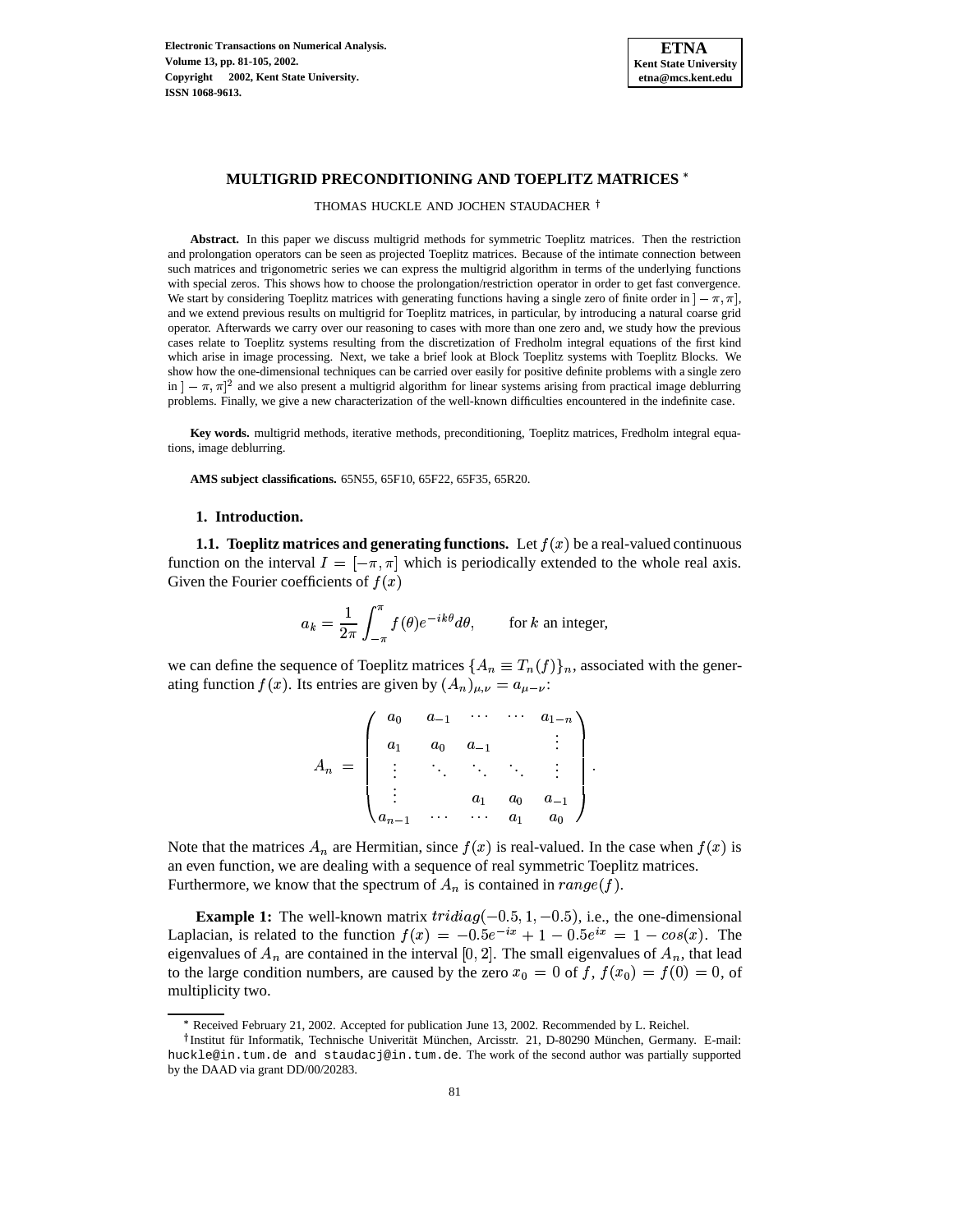If we want to solve  $A_n x = b$  iteratively we could use a further Toeplitz matrix  $\mathcal{L}=\mathcal{L}^{\text{max}}$ which should be easy to invert – as a preconditioner and consider  $M^{-1}A_n x = M^{-1}b$ . A good preconditioner could, e.g., be one with an underlying function  $m(x)$  of M having the same zero as  $f(x)$  with the same multiplicity. If we can prove that the spectrum of  $M^{-1}A_n$ is contained in an interval  $[a, b]$ ,  $0 < a \leq b < \infty$ , independent of n, then this guarantees fast convergence, e.g., for the preconditioned conjugate gradient method (see, e.g., [\[30\]](#page-24-0)).

**1.2. Additive and multiplicative multigrid methods.** For many classes of linear systems, multigrid methods are among the fastest iterative solvers. Frequently, their computational complexity is of the same order as the multiplication of the system matrix with a vector, i.e.,  $O(n)$  for a sparse matrix and  $O(n \log(n))$  in the case of a Toeplitz matrix, where  $n$  denotes the number of unknowns in the linear system.

Before going deeper into the discussion of multigrid preconditioners we would like to review certain basic concepts very briefly as they will be of major importance for the rest of the paper. First of all, multiplicative multigrid cycles can be used as stand-alone solvers. We would now like to give a compact version of a multigrid cycle. For more algorithmic details see, e.g., the books by Greenbaum [\[20\]](#page-23-0), pp. 193, or Briggs [\[4\]](#page-23-1), pp. 48.

**Algorithm 1:** Solving  $Ax = b$  iteratively by a **multigrid cycle**: Proceed with the following iteration until the stopping criterion is satisfied. (a) Smooth (e.g., by the Richardson method) in order to get a new iterate  $x^{(j)}$ . (b) Compute the residual  $r = Ax^{(j)} - b$ . (c) Restrict the residual  $r^{coarse} = P^T r$ , using the restriction operator  $P^T$ . (d) Set up the coarse grid matrix, e.g., via the Galerkin approach  $A^{coarse} = P^T A P$ . (e) Solve the residual equation  $A^{coarse} y = r^{coarse}$  on the coarse grid – if not already on coarsest level, then apply the multigrid cycle recursively. (f) Update  $x^{(j)} := x^{(j)} - Py$  using the prolongation operator P.

If within the recursive solution in step (e) we use one cycle, we get a so-called V-cycle algorithm. By applying two cycles, we recognize the W-cycle algorithm.

However, multigrid cycles can also be used as preconditionersfor Krylov subspace methods, such as, e.g., the Conjugate Gradient (CG) algorithm. For complicated problems in Scientific Computing this may be favourable because the Krylov subspace method guarantees convergence. In any event, we shall see in the following that for the structured problems investigated in this paper, multigrid cycles will usually perform more efficiently when used as stand-alone solvers.

In contrast to the multiplicative multigrid algorithms discussed so far there are also additive preconditioners like the celebrated BPX-preconditioner [\[1\]](#page-23-2) or the multilevel diagonal scaling method [\[39\]](#page-24-1). These methods are designed to work as preconditioners only, and although they can rarely outperform their multiplicative counterparts on a serial computer, they are highly interesting for their usually superior parallel performance. The following expression gives a simplified BPX-preconditioner without smoothing (– the matrices  $P_1, \ldots, P_k$ <br>denote the prolongation operators on the individual levels) denote the prolongation operators on the individual levels)

$$
(1.1) \qquad (I + P_1(I + P_2(I + \cdots (I + P_k P_k^T) \cdots) P_2^T) P_1^T).
$$

One of the goals of this paper will be to develop appropriate transfer operators for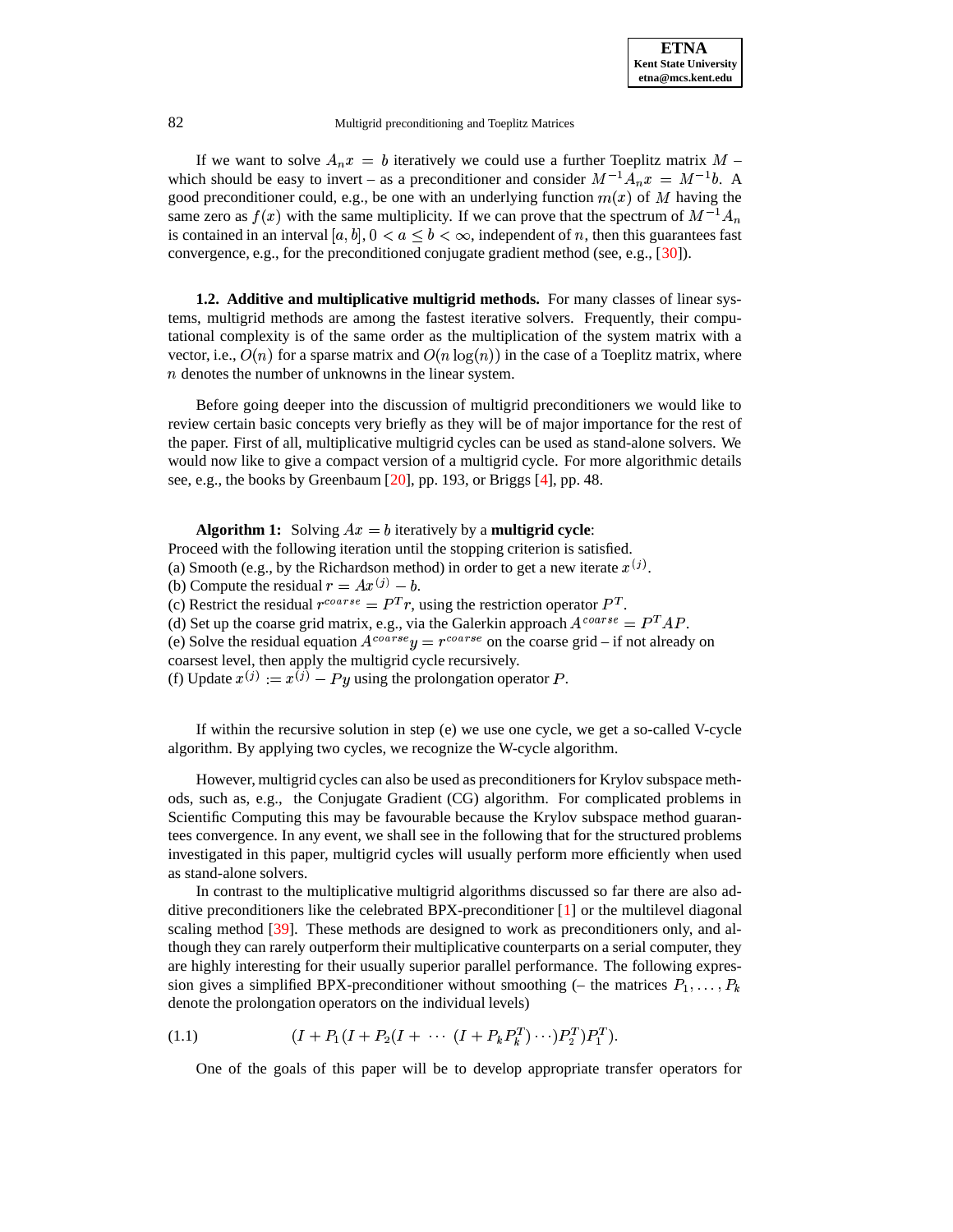**ETNA Kent State University etna@mcs.kent.edu**

#### Thomas Huckle and Jochen Staudacher 83

solving Toeplitz systems. Hence we finally mention the well-known fact that better transfer operators for multiplicative multigrid algorithms will normally also lead to better additive preconditioners and vice versa.

**1.3. Multigrid and Toeplitz systems – A brief motivation.** In multigrid methods we need to apply a restriction and prolongation operator. If we use a Galerkin approach – according to step (d) in Algorithm 1 – we can in the symmetric case write the coarse grid matrix for a two-grid step as

$$
A_{n/2} = I_{n,n/2}^T * B_n^T * A_n * B_n * I_{n,n/2} = P_n^T * A_n * P_n,
$$

with a Toeplitz matrix  $B_n$  related to a function  $b(x)$ , and the elementary projection matrix

$$
I_{n,n/2} = \begin{pmatrix} 1 & & & \\ 0 & 0 & & \\ 0 & 1 & 0 & \\ & 0 & 0 & \\ & & 0 & 1 \end{pmatrix} = I(1:n,1:2:n),
$$

in MATLAB-notation with the identity matrix  $I$ . In most cases we will consider only symmetric  $B_n$  with real-valued generating function  $b(x)$ .

As a starting point for our paper let us introduce the following heuristics. With  $\tilde{f}(x)$  =  $b(x) * f(x) * b(x),$  the  $b(x)$ , the entries of the matrix  $B_n^T * A_n * B_n$  are "asymptotically given" by the coefficients of  $f(x)$ ; therefore the coefficients of  $A_{n/2}$  can – up to a perturbation of low rank – be found by deleting every second entry in  $\tilde{f}(x)$ .

<span id="page-2-1"></span>(1.2) 
$$
f_2(x) = (1/2) * \left(b^2(\frac{x}{2})f(\frac{x}{2}) + b^2(\frac{x}{2} + \pi)f(\frac{x}{2} + \pi)\right).
$$

Let us assume that  $f(x)$  has a unique zero  $x_0$  of finite order  $2k$  in the interval  $]-\pi, \pi]$ . Now the new matrix  $A_{n/2}$  should be closely related to the original  $A_n$ . Hence the related function  $f_2(x)$  should have a zero with the same multiplicity as  $f(x)$ . In view of  $f(x) \geq 0$ , this is only possible if  $b(x_0 + \pi) = 0$ . Therefore, we can easily motivate the use of a prolongation operator of the form

<span id="page-2-0"></span>(1.3) 
$$
b(x) = (cos(x_0) + cos(x))^k.
$$

**Remark 1:** Note that in general a suitable prolongation operator  $b(x)$  may have an additional zero  $b(x_1) = 0$  without generating an additional zero in  $f_2(x)$  as long as  $b(x_1 + \pi) f(x_1 + \pi) \neq 0$ . More generally we could even use prolongation operators of the form  $b(x) * h(x)$  with any nonnegative function h, but in most cases we are strongly interested in retaining sparsity by setting  $h(x) \equiv 1$ .

**1.4. Existing work on multigrid for Toeplitz systems.** Multigrid methods for symmetric positive definite Toeplitz matrices were first proposed by Fiorentino and Serra for the univariate and the block case in  $[16]$  and  $[17]$ , respectively. In  $[18]$  they try to extend their work to indefinite symmetric Toeplitz systems via an additive algorithm. In these papers the main focus lies on Toeplitz systems with a generating function in the Wiener class having a single zero  $x_0 \in [0, \pi]$  of finite order. Fiorentino and Serra use prolongations and restrictions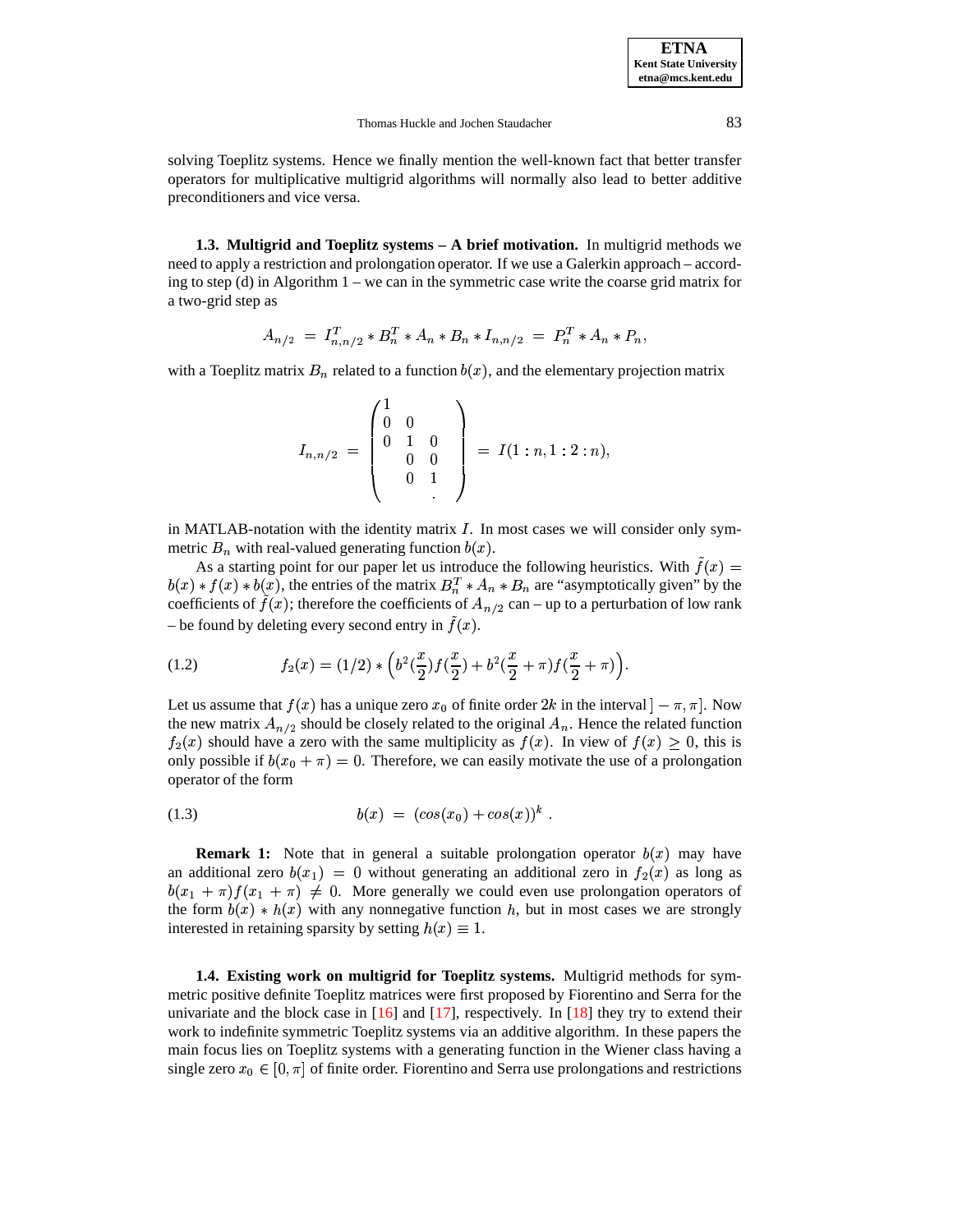corresponding to the function [\(1.3\)](#page-2-0) and employ Galerkin coarse grid operators and Richardson smoothers in their algorithms. Furthermore, they were the first to come up with [\(1.2\)](#page-2-1).

Multigrid algorithms for Toeplitz systems were also studied by R. Chan and collaborators in [\[9\]](#page-23-6) and [\[35\]](#page-24-2). In [\[9\]](#page-23-6) a convergence proof for multigrid solvers is given for a class of symmetric positive definite Toeplitz systems generated by functions with isolated zeros of orders at most 2. In particular, [\[9\]](#page-23-6) deals with results in cases where a prolongation operator by  $f(x) = 1 - \cos(2x)$ . The paper [\[9\]](#page-23-6) first establishes two-grid convergence. In analogy with corresponding to (1.3) is no longer appropriate, such as, e.g., for Toeplitz systems generated the papers by Serra and Fiorentino  $[16]$ ,  $[17]$ , this is done on the basis of a general theorem by Ruge and Stüben  $(28]$ , p. 89) which gives conditions for level-independent convergence of two-grid solvers with Galerkin coarse grid operators. Then a convergence result for V-cycle solvers is presented. However, in general the convergence rate of these multigrid solvers is level-dependent (see [\[9\]](#page-23-6), section 4). The algorithms studied in [\[9\]](#page-23-6) employ damped Jacobi smoothing and – as we already mentioned – use Galerkin coarse grid operators.

Recently, Serra [\[31\]](#page-24-4) also gave a detailed proof of convergence for two-grid solvers based on the assumption that the generating function  $f$  has a single zero  $x_0$  of finite order at the origin. Again, the proof is founded on Ruge and Stüben's theory  $[28]$ . In particular, Serra's precise analysis of two-grid optimality (see [\[31\]](#page-24-4), section 5) also explains rigorously why prolongation operators according to  $(1.3)$  are suitable – and it suggests lower and upper bounds for  $k$  within (1.3).

The work of Serra and Fiorentino is driven by pointing out close relations between Toeplitz matrices and matrices from trigonometric algebras. In particular, they also give multigrid convergence proofs for  $\tau$ -matrices, i.e., the algebra of matrices that can be diagonalized by the fast sine transform. In [\[32\]](#page-24-5) and [\[33\]](#page-24-6) Serra and Tablino very recently presented multigrid approaches for circulant matrices. We finally wish to mention that formula [\(1.2\)](#page-2-1) holds the same way for these matrix algebras since it is actually based on a convolution argument.

**1.5. Outline of this paper.** We start by taking a look at the case of generating functions with a single zero  $x_0 \in [0, \pi]$  of finite order. We report problems that can arise in a multigrid approach with the prolongation operator corresponding to  $(1.3)$  for certain positions of  $x_0$  and briefly present a new idea on how to overcome such difficulties by projections onto every  $m$ -th column. However, we observe that such algorithms are not very recommendable computationally. Instead, we focus on another way to overcome the problems. It is trivial and well-known that we can scale every Toeplitz matrix with a zero  $x_0 \in ]-\pi,\pi]$  such that  $x_0$  is shifted to the origin. We then turn to the problem that we will normally lose Toeplitz structure on coarser levels, if we set up our coarse grid matrices using a Galerkin approach according to Algorithm 1, step (d). In the case when our generating function has only got a single zero  $x_0 \in ]-\pi, \pi]$ , our strategy of shifting the zero to the origin helps us to get rid of such inconveniences completely, because it allows us to use a natural coarse grid operator.

Then we carry over our multigrid algorithms with natural coarse grid operators to problems with equidistant zeros of finite order in  $] - \pi, \pi]$ . Afterwards we investigate Fredholm integral equations of the first kind arising from one-dimensional image deblurring. We are attempting to make a connection with linear systems considered previously by interpreting the system matrices to be associated with a "zero of infinite order". We extend an algorithmic idea by R. Chan, T. Chan and J. Wan [\[7\]](#page-23-7) – again by obtaining the coarse grid operators via rediscretization – and put the new algorithm into the context of the established multigrid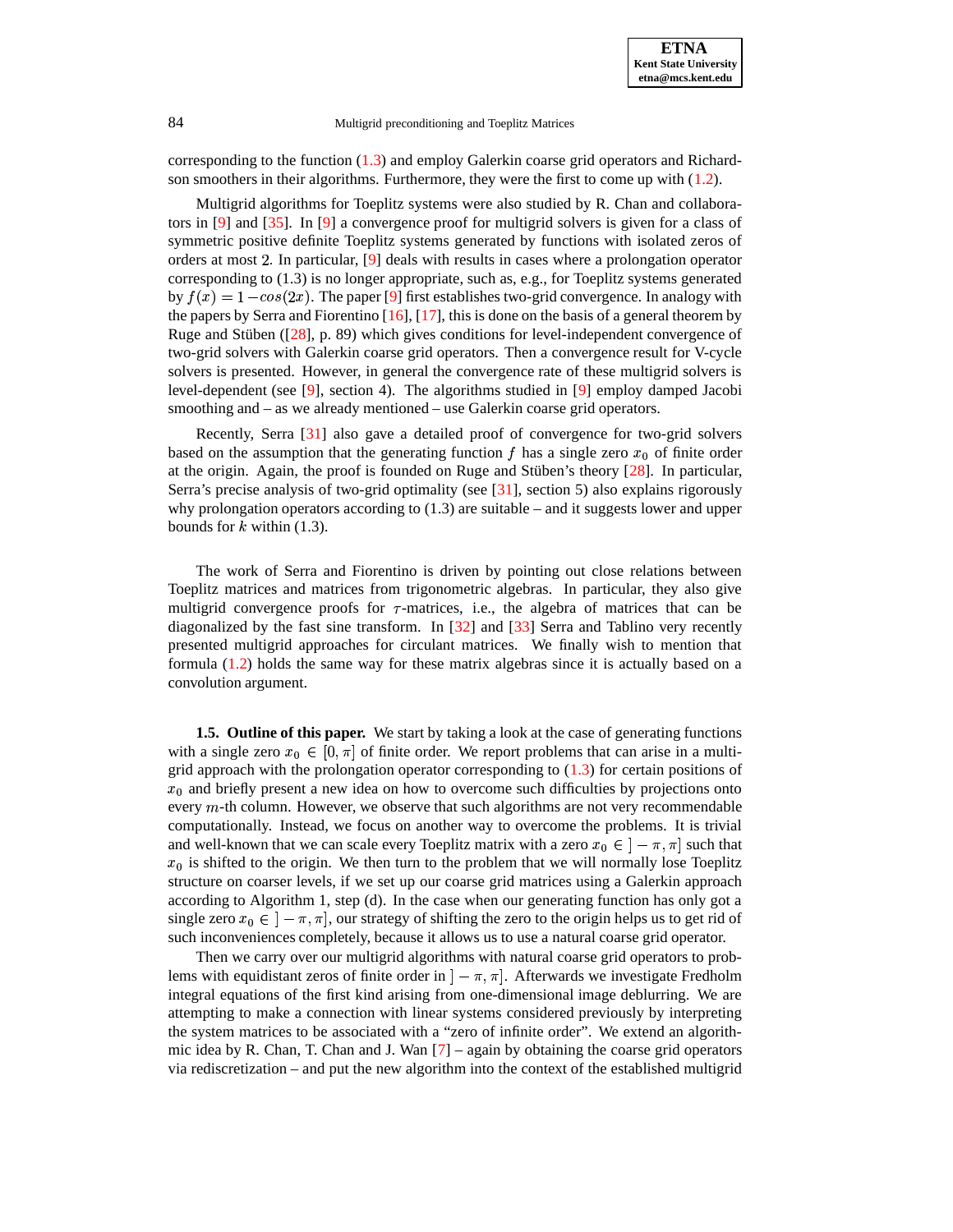method of the second kind by Hackbusch (see [\[22\]](#page-23-8), chapter 16.)

The final section deals with Block Toeplitz matrices with Toeplitz blocks (BTTB matrices). We show how the one-dimensional techniques carry over easily in the case of a single zero  $x_0 \in [-\pi, \pi]^2$ . Again, we follow the strategy of fixing the zero at the origin, combined with a natural coarse grid operator. Obtaining coarse grid operators via rediscretization also leads to a practical multigrid algorithm for deblurring images with Tikhonov regularization. We note that the advantages of employing a natural coarse grid operator – in terms of preserving BTTB structure – are even more striking than in one dimension. Finally, we also take a look at indefinite BTTB matrices. We give a new phenomological characterization of the problems encountered in designing multigrid algorithms for such systems which seems to be strongly related to a very recent algorithm by Brandt and Livshits [\[3\]](#page-23-9) for Helmholtz problems with constant coefficients.

We would like to emphasize right now that – very much unlike the papers by Serra and Fiorentino and R. Chan and collaborators, respectively – the focus of our paper does not lie on mathematical proofs. Instead, we are concerned with the development of algorithms. In any event, we will point out how our new algorithms fit into the existing mathematical framework.

Due to our focus on algorithmic issues we feel the need to give the reader plenty of numerical results. We will report numerical experiments for additive and multiplicative multigrid preconditioners as well as for multigrid algorithms as stand-alone solvers. There we will put particular emphasis on W-cycle solvers. (Note also that multigrid convergence proofs can frequently only be achieved for W-cycles and not for V-cycles.)

We always employ the following stopping criterion to obtain the iteration counts we list in our tables.

$$
\frac{\|r^{(j)}\|_{\infty}}{\|r^{(0)}\|_{\infty}} \le 10^{-6}.
$$

Here  $r^{(j)}$  denotes the residual after j iterations and  $r^{(0)}$  the original residual, i.e., we stop iterating when the relative residual corresponding to the maximum norm is less than or equal  $10^{-6}$ . Unless otherwise stated, we use two steps of the Richardson method for pre- and post-smoothing in our multigrid cycles. According to [\[16\]](#page-23-3) and [\[17\]](#page-23-4) we use the damping parameters  $\omega_1 = 1/\max_{\theta \in [-\pi,\pi]} f(\theta)$  for pre-smoothing and  $\omega_2 = 2/\max_{\theta \in [-\pi,\pi]} f(\theta)$  for post-smoothing, respectively. We finally note that it would not be sensible to apply a variant of Gauss-Seidel for smoothing in a Toeplitz context, unless the matrix was sparse.

# **2. Generating functions with zeros of finite order: Simple cases.**

**2.1. Model problems.** In this and the following two subsections we will assume that our Toeplitz matrix  $\vec{A}$  is connected with a generating function  $\vec{f}$  in the Wiener class having a single zero  $x_0 \in [0, \pi]$  of finite order. Although we are actually interested in dense Toeplitz matrices our reasoning is most easily explained by first considering sparse linear systems.

**Example 2:** Our standard example in what follows will be the sparse matrix belonging to the generating function

$$
f(x) = (cos(x0) - cos(x))^{2},
$$

with  $x_0 \in [-\pi, \pi] \setminus \{\pm \frac{\pi}{2}\}.$  Thus f has the zeros  $\pm x_0$ . Note that we deliberately exclude the case  $x_0 = \pm \frac{\pi}{2}$ , which we will investigate separately in section 3.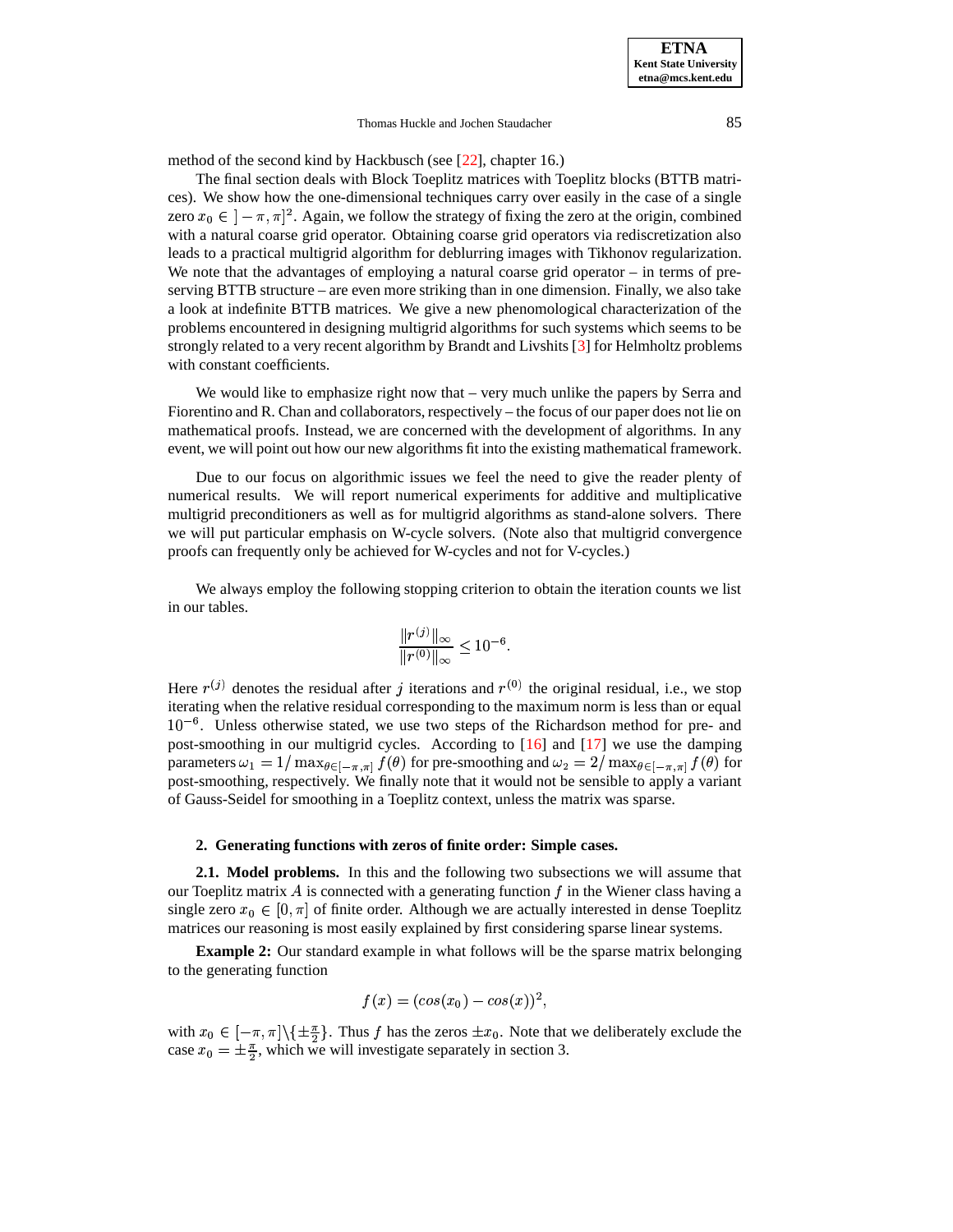The matrices from Example 2 are strongly related to the indefinite matrices corresponding to  $\tilde{f}(x) = cos(x_0) - cos(x)$ , which can be seen as the result of a uniform finite difference discretization of the 1D Helmholtz equation

$$
u_{xx} + \kappa^2 u = g.
$$

<sup>W</sup> Note that the matrices from Example 2 will in general differ from the Helmholtz normal equations by a perturbation of low rank.

**2.2.** The **position of the zero.** Let us consider Toeplitz matrices  $A_n$  connected to  $f(x) = (\cos(x_0) - \cos(x))^2$ . According to [\(1.3\)](#page-2-0) we use a function with zeros at  $\pm x_0 + \pi$ as prolongation operator, namely  $(cos(x_0) + cos(x))^k$ . The corresponding prolongation matrices  $B_n$  are

 $(cos$ 

$$
tridiag(0.5, cos(x0), 0.5),pentadiag(0.25, cos(x0), cos(x0)2 + 1/2, cos(x0), 0.25),septadiag( $\frac{1}{8}$ ,  $\frac{3}{4}cos(x_0)$ ,  $\frac{3}{2}cos(x_0)^2 + \frac{3}{8}$ ,  $cos(x_0)^3 + \frac{3}{2}cos(x_0)$ ,  $\frac{3}{2}cos(x_0)^2 + \frac{3}{8}$ ,  $\frac{3}{4}cos(x_0)$ ,  $\frac{1}{8}$ ),
$$

and so on. The Galerkin coarse grid matrix matrix  $A_{n/2}$  of half size is – up to a low rank term – related to the function

$$
f_2(x) = (1/2) \Big( (\cos(x_0) + \cos(\frac{x}{2}))^{2k} (\cos(x_0) - \cos(\frac{x}{2}))^2 +
$$
  

$$
+ (\cos(x_0) - \cos(\frac{x}{2}))^{2k} (\cos(x_0) + \cos(\frac{x}{2}))^2 \Big) =
$$
  

$$
(x_0)^2 - \cos(\frac{x}{2})^2 \Big)^2 * \Big( (\cos(x_0) + \cos(\frac{x}{2}))^{2k-2} + (\cos(x_0) - \cos(\frac{x}{2}))^{2k-2} \Big) / 2 =
$$

$$
(cos(2x0) - cos(x))^{2} * ((cos(x0) + cos(\frac{x}{2}))^{2k-2} + (cos(x0) - cos(\frac{x}{2}))^{2k-2})/8.
$$

That way our heuristics points out that  $f_2(x)$  has the zeros  $\pm 2x_0$  with the same multiplicity as  $f(x)$ . The new function  $f_2(x)$  can be seen as a slightly changed version of the original f with the new zeros  $\pm 2x_0$ . (Note that this has been studied rigorously e.g. in [\[16\]](#page-23-3), [\[17\]](#page-23-4), [\[31\]](#page-24-4)). We observe that the case  $x_0 = 0$  is exceptional because  $2x_0 = x_0 = 0$  and we can use the same prolongation and restriction operators in every step.

**Remark 2:** In general, this change of the zeros  $\pm x_0$ ,  $\pm 2x_0$ ,  $\pm 4x_0$ , and so on, can lead to difficulties if in the course of the multigrid method we reach a zero near  $(2j + 1)\pi/2$ ; this case is e.g. also related to the function  $f(x) = cos(x)^2$  with two double zeros at  $\pi/2$  and  $3\pi/2$ . Then  $x_0$  and  $x_0 + \pi$  are both zeros of f, and  $f_2$  will have  $2x_0$  as a zero of higher multiplicity than  $f(x)$ ; then our reasoning shows that the above approach will lead to a deterioration of the condition number of the related linear system.

Remark 2 can easily be confirmed in numerical experiments. The following tables compare iteration numbers for additive multilevel preconditioners of the form (1.1) for the Conjugate Gradient method.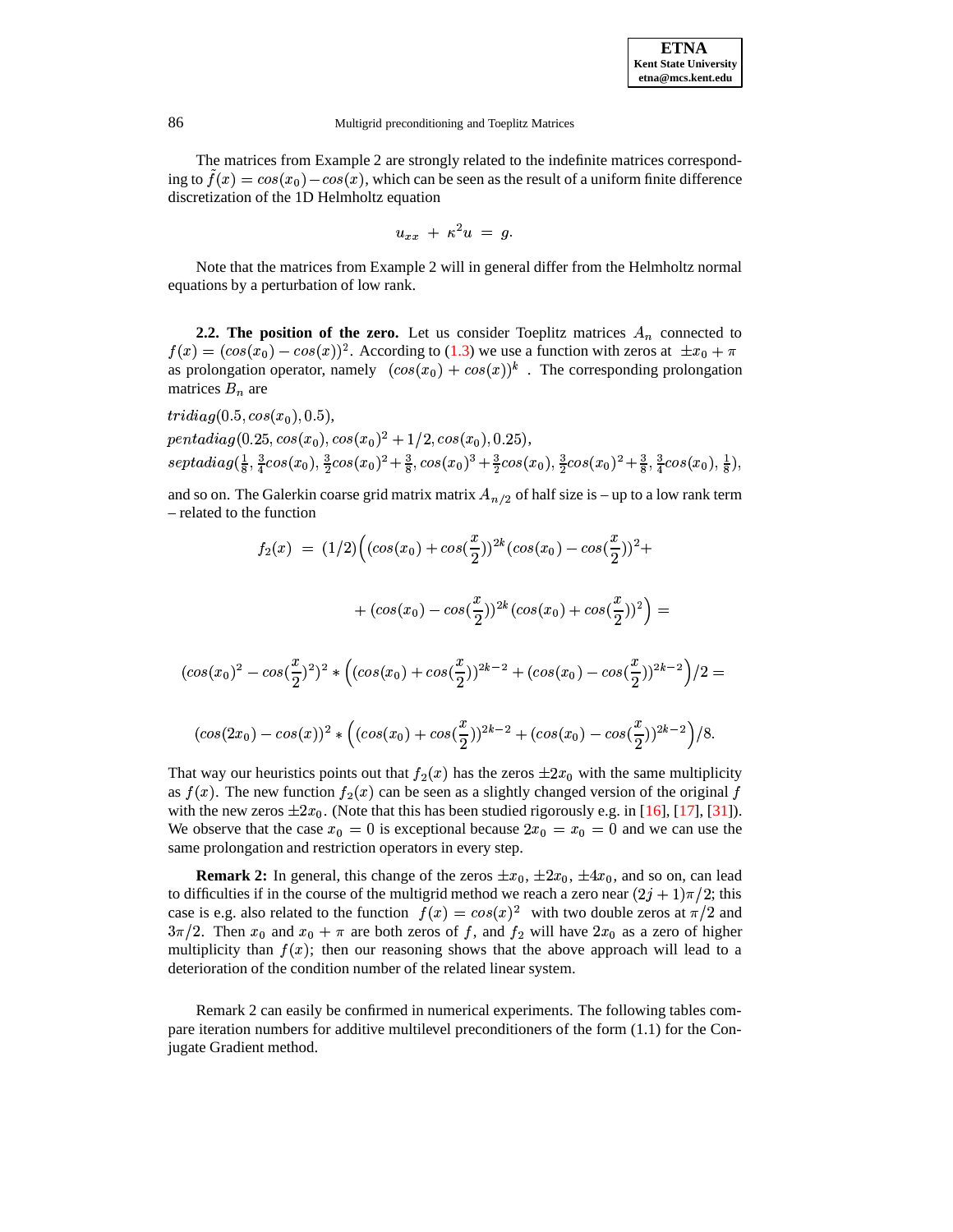**ETNA Kent State University etna@mcs.kent.edu**

Thomas Huckle and Jochen Staudacher 87

| number of unknowns $\ \epsilon = 0.2 \ \epsilon = 0.15 \ \epsilon = 0.1$ |          |    |     | $\epsilon = 0.01$ | $= 0.001$  |
|--------------------------------------------------------------------------|----------|----|-----|-------------------|------------|
| $^{256}$                                                                 | 60       | ೦೦ | 133 | $^{159}$          | 166        |
|                                                                          | ດໆ<br>oə |    | 200 | 246               | $^{265}\,$ |

Table 1. CG Iteration numbers for additive preconditioners:

 $f(x) = (cos(\phi_0) - cos(x))^2$ ,  $b(x) = (cos(\phi_0) + cos(x))^2$  and  $\phi_0 = \pi/4 + \epsilon$ .

| number of unknowns $\ \epsilon = 0.2\ $ |     | $\epsilon = 0.15$ | $\epsilon = 0.1$ | $= 0.01$ | 0.001     |
|-----------------------------------------|-----|-------------------|------------------|----------|-----------|
| 256                                     |     | 105               | י ד<br>∠⊥ບ       | ററു      | ററ<br>404 |
|                                         | 294 | $_{350}$          | 396              |          |           |

Table 2. CG Iteration number for additive preconditioners:

 $f(x) = (cos(\phi_0) - cos(x))^2$ ,  $b(x) = (cos(\phi_0) + cos(x))^2$  with  $\phi_0 = \pi/2 + \epsilon$ .

**2.3. Projections onto every** m-th **column** – the first idea for a result. In order to avoid the problem outlined in Remark 2 we could also introduce elementary projections onto every third, fourth, or general m-th column/row of  $A_n$ . Instead of reducing  $A_n$  to half size we use  $A_{n/m}$ . To this aim we apply elementary projections  $I_{n,n/m}$ . Making use of our heuristics [\(1.2\)](#page-2-1) once again this is related to picking every m-th entry out of  $\tilde{f}(x) = b(x)^2 f(x)$ . Then we get

$$
f_m(x) = \frac{1}{m} \sum_{j=0}^{m-1} \tilde{f}(\frac{x+2j\pi}{m}) = \frac{1}{m} \sum_{j=0}^{m-1} b^2 (\frac{x+2j\pi}{m}) f(\frac{x+2j\pi}{m}) ,
$$

which is again a  $2\pi$ -periodic function. If f has a zero  $x_0$  we have to generate a zero with the same multiplicity in  $f_m$ . This can be achieved by defining

$$
b(x) = \Big(\prod_{j=1}^{m-1} (\cos(x_0) - \cos(x - \frac{2j\pi}{m})\Big)^k.
$$

Then the function  $f_m$  will have a zero at  $mx_0$  with the desired multiplicity. Therefore, by choosing  $m$  in every step of the multigrid method we could at least avoid the exceptional case  $x_0 \approx (2j+1)\pi/2$ .

However, it has long been known that multigrid algorithms usually work best if the restriction yields a reduction to every second column. This has been confirmed in all our numerical experiments which have been leading us to the conclusion that the new algorithmic idea outlined in this subsection is not very recommendable for use in practice. In the following table we simply compare iteration counts for additive preconditioners for  $A = tridiag(-1, 2, -1).$ 

| number of unknowns                                                  |    |  | $128$   256   512   1024   2048 | -4096 |
|---------------------------------------------------------------------|----|--|---------------------------------|-------|
| reduction 1:2 per step; 5 levels used $\parallel$ 18 $\parallel$ 18 |    |  |                                 |       |
| reduction 1:4 per step; 3 levels used $\parallel$ 37 $\parallel$    | 40 |  |                                 |       |

Table 3. CG Iteration numbers for additive preconditioners of the form (1.1): We clearly observe that a reduction to every second column is superior to a reduction to every fourth column.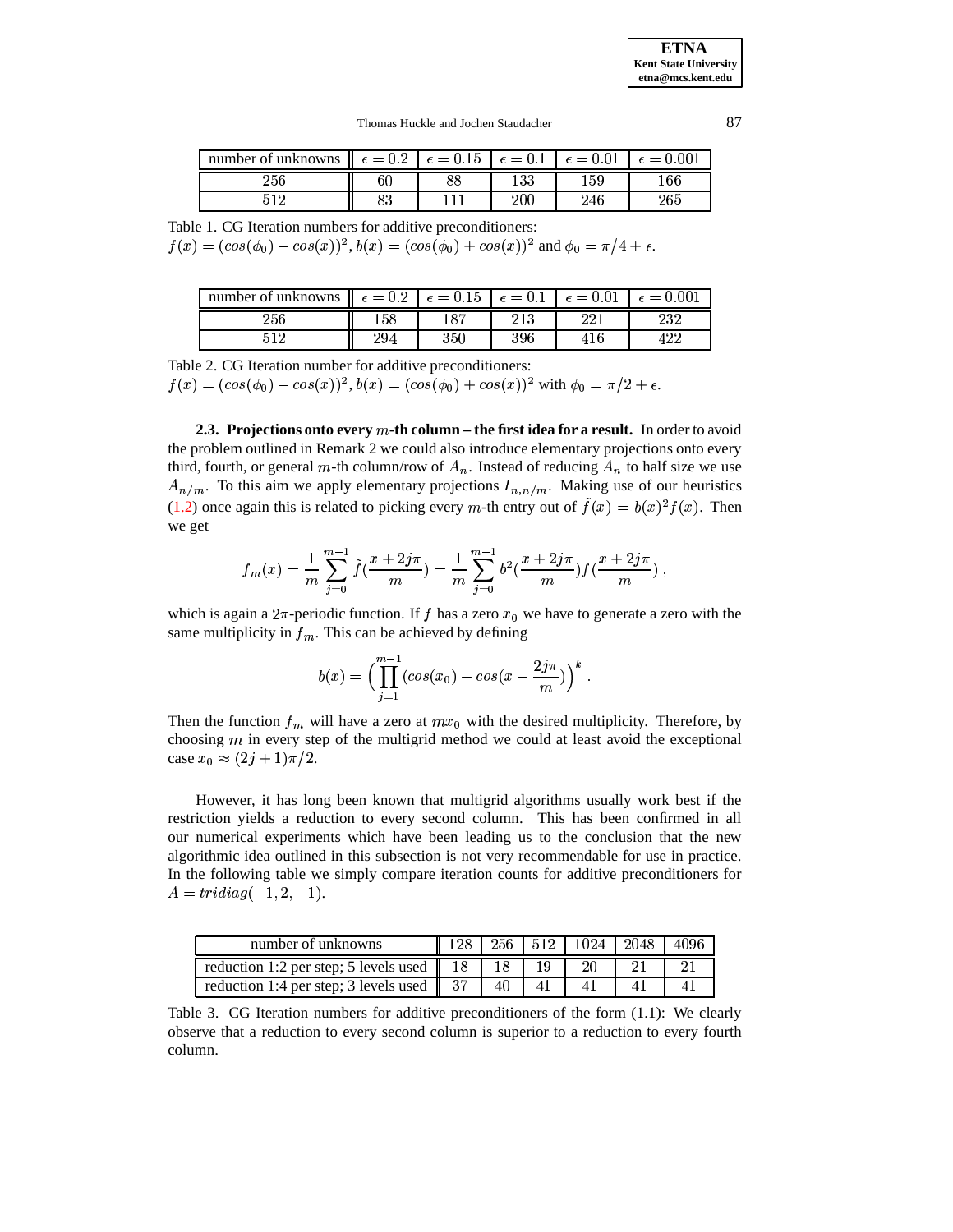# **2.4. Diagonal scaling – the better result.** Regarding the fact that

$$
(2.1) \qquad \qquad (cos(x_0) - cos(x))^2 = (1 - cos(x - x_0)) * (1 - cos(x + x_0)),
$$

there is a much simpler strategy to solve the problems from Example 2. The product form (2.1) allows us to devise a simple and effective preconditioner. We solve the two matrix problems related to  $1 - \cos(x \pm x_0)$  (e.g., by multigrid) and use the result to precondition conjugate gradients. Note that the matrices related to  $1 - \cos(x \pm x_0)$  can be treated very efficiently by multigrid, because they are nothing else than diagonally scaled versions of  $\text{tridiag}(-0.5, 1, -0.5)$  – i.e., the one-dimensional Laplacian With the two (orthogonal) diagonal matrices diagonal matrices

$$
Q_1 = diag(1, e^{ix_0}, e^{2ix_0}, \ldots),
$$
  $Q_2 = diag(1, e^{-ix_0}, e^{-2ix_0}, \ldots),$ 

we can write

(2.2) 
$$
Q_1 * tridiag(-0.5, 1, -0.5) * Q_2 = tridiag(-0.5 e^{ix_0}, 1, -0.5 e^{-ix_0}).
$$

It is plain that the diagonal scaling strategy (2.2) can be applied to any Toeplitz matrix in order to shift the generating function along the  $x$ -axis. Furthermore, as long as we have only a single zero  $x_0 \in ]-\pi, \pi]$ , the whole algorithm is simplified by shifting  $x_0$  to the origin. Then we can use the same kind of transfer operators in every step  $-$  i.e., standard prolongations and restrictions according to  $b(x) = (1 + cos(x))^k$ .

**2.5. Natural coarse grid operator.** For the rest of section 2 we shall assume that our Toeplitz matrices are related to a nonnegative generating function with a unique zero  $x_0 \in [-\pi, \pi]$ . (Note that this does not in general include the matrices from Example 2.) In the previous subsections we have presented a number of arguments for scaling the Toeplitz In the previous subsections we have presented a number of<br>system with the diagonal matrices  $Q_{1,2} = diag(1, e^{\pm ix_0})$  $diag(1, e^{\pm ix_0}, e^{\pm 2ix_0}, ...)$ , before treating it by daway to handle the problem that our Galerkin multigrid. However, we have not yet presented a way to handle the problem that our Galerkin coarse grid operators lose their Toeplitz structure. R. Chan and collaborators already pointed out in [\[9\]](#page-23-6) that if we use standard linear interpolation (according to  $b(x) = 1 + cos(x)$ ) then we can only be sure to preserve Toeplitz structure on all the coarse levels if the size  $n$  of the matrix is of the form  $n = 2<sup>q</sup> - 1$  (with q integer). Otherwise perturbations of low rank can be introduced. But note that this loss of Toeplitz structure may cause severe difficulties when we go down to lower levels.

There is a very simple result. **First scale the matrix according to (2.2) – and then employ a natural coarse grid operator!** In any event, let us start from scratch. Going back to the earliest papers on multigrid (such as, e.g.,  $[2]$ ), researchers did not think in terms of Galerkin coarse grid operators. Instead they used a natural coarse grid operator based on an appropriate rediscretization of the underlying partial differential equation. We wish to emphasize that using a natural coarse grid operator is still the most popular choice among multigrid practitioners. In particular, the recent 600-page monograph by Trottenberg, Oosterlee and Schüller  $[37]$  deals almost entirely with this type of coarse grids. Galerkin coarse grid operators are mainly preferred from an algebraic viewpoint for their superior stability properties, e.g., in connection with partial differential equations with highly oscillatory or discontinuous coefficients (see e.g.  $[25]$ ) – and, furthermore, the underlying variational principle facilitates proving convergence theorems.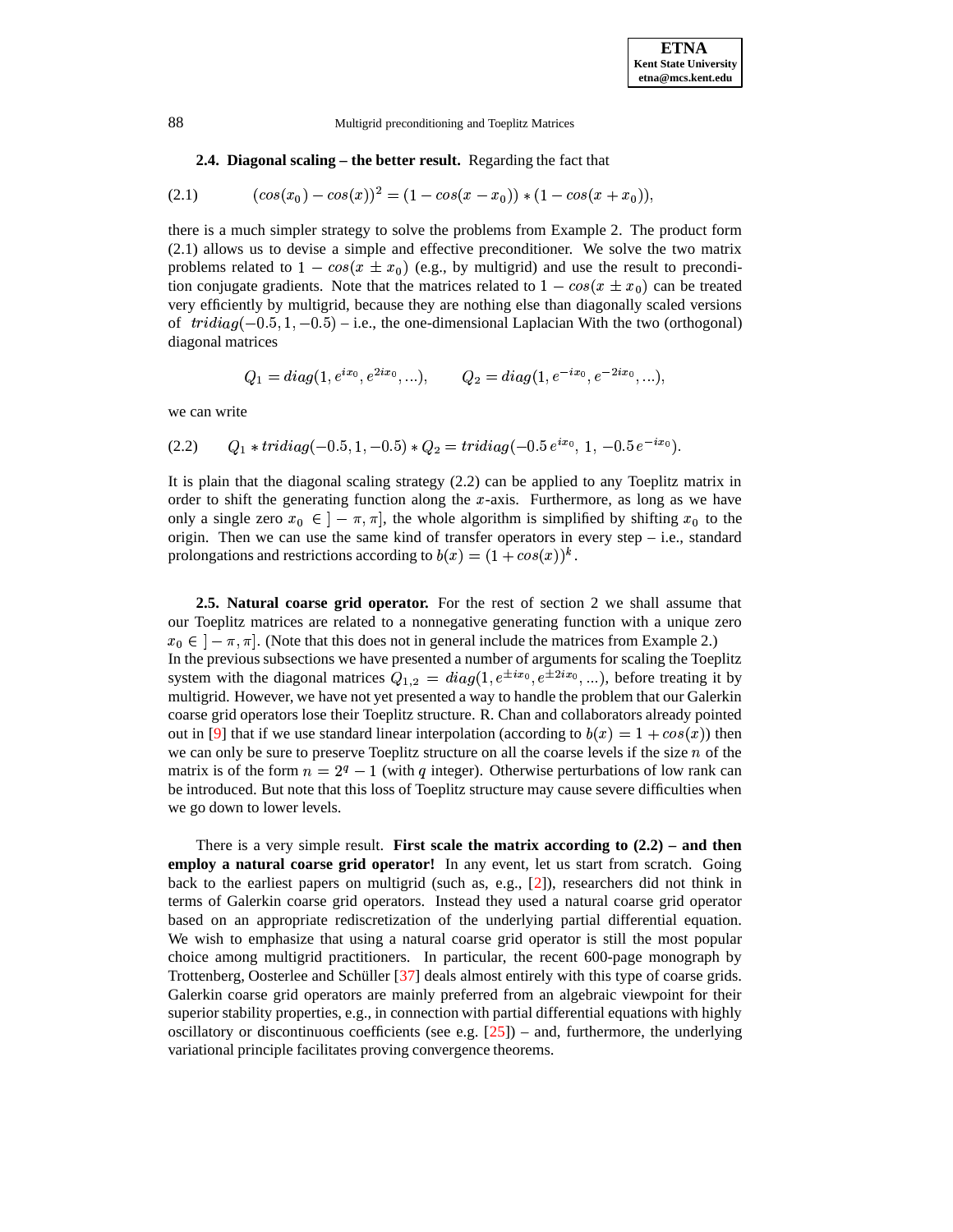But let us take a closer look at the Toeplitz problems in question. Considering the onedimensional Laplace problem with the system matrices

$$
A_n = (1/h^2) * tridiag(-1, 2, -1) \quad \text{with} \quad h = \frac{1}{n},
$$

it is well-known that natural coarse grid operators work out perfectly and convergence proofs are not difficult.

Now let us switch over to general Toeplitz matrices belonging to a generating function  $f$ that satisfies (cf. also [\[9\]](#page-23-6), section 3)

$$
\min_{\theta \in [-\pi,\pi]} \frac{f(\theta)}{1 - \cos(\theta)} > 0.
$$

If f has a zero of order 2, such as, e.g.,  $f(x) = x^2$ , then we know that the corresponding sequence of Toeplitz matrices will have the same spectral properties as the 1D Laplace matrices from Example 1 (see  $[21]$ ). This fact motivates the idea to simply mimic a multigrid algorithm with a natural coarse grid operator, i.e., just as we would do it for the Laplacian, our coarse level matrix is nothing but an appropriately scaled Toeplitz matrix of half size corresponding to the same generating function  $f(x)$ .

Remember that, in a multigrid algorithm with natural coarse grid operators for a second order finite difference discretization of the 1D Laplacian, the fine grid matrix and the matrix representation on the following coarse grid bear the different factors  $(1/h)^2$  and  $(1/2h)^2$ , respectively. Hence if we prefer to multiply our discrete equations by the factor  $h^2$ , then it is evident and well-known that care must be taken to use the correct factor  $4h^2$  on the coarse grid, i.e., we must not forget to multiply the residual  $r^{coarse}$  in Algorithm 1, step (c), with the factor  $fac = 4$  (see e.g., [\[37\]](#page-24-7), sec. 2.7).

When we mimic this procedure for a general Toeplitz matrix generated by a function  $f$  satisfying (2.3), then the appropriate factor to be used for scaling the defects needs to reflect the order  $\rho$  of the zero of the function f, i.e.  $fac = 2^{\rho}$ . (And, as there is no physical grid associated with our Toeplitz matrix, we will most certainly prefer to have this factor on the right hand sides of our equations.) In other words, our multigrid algorithms with natural coarse grid operators need to take into account carefully the order of the zero of the generating function involved, such that defects are scaled correctly.

In order to show the computational feasibility of our approach, we will deliberately choose the matrix sizes in our numerical experiments in most cases to be of the forms  $n = 2<sup>q</sup>$ or  $n = 2^q + 1$ , i.e., we are mainly studying cases in which the Toeplitz structure would be lost on the coarse levels if a Galerkin operators were employed. All the numerical results presented in the subsections 2.6, 3.3 and 4.3 were obtained with multigrid W-cycles with the coarsest level matrix always chosen to be a  $7 \times 7$ ,  $8 \times 8$  or  $9 \times 9$ -matrix, respectively. On this coarsest level we perform a direct solve. Finally, we wish to emphasize once again that our idea of using natural coarse grid operators crucially depends on the fact that our single zero  $x_0 \in (-\pi, \pi]$  of finite order is indeed shifted to the origin, for otherwise, (2.3) could not be satisfied.

**2.6. Numerical results.** In our numerical experiments we will show that the new multigrid algorithms with natural coarse grid operators perform very well. We will only give numerical results for dense Toeplitz matrices as the loss of Toeplitz structure on coarser levels is only an issue in this case.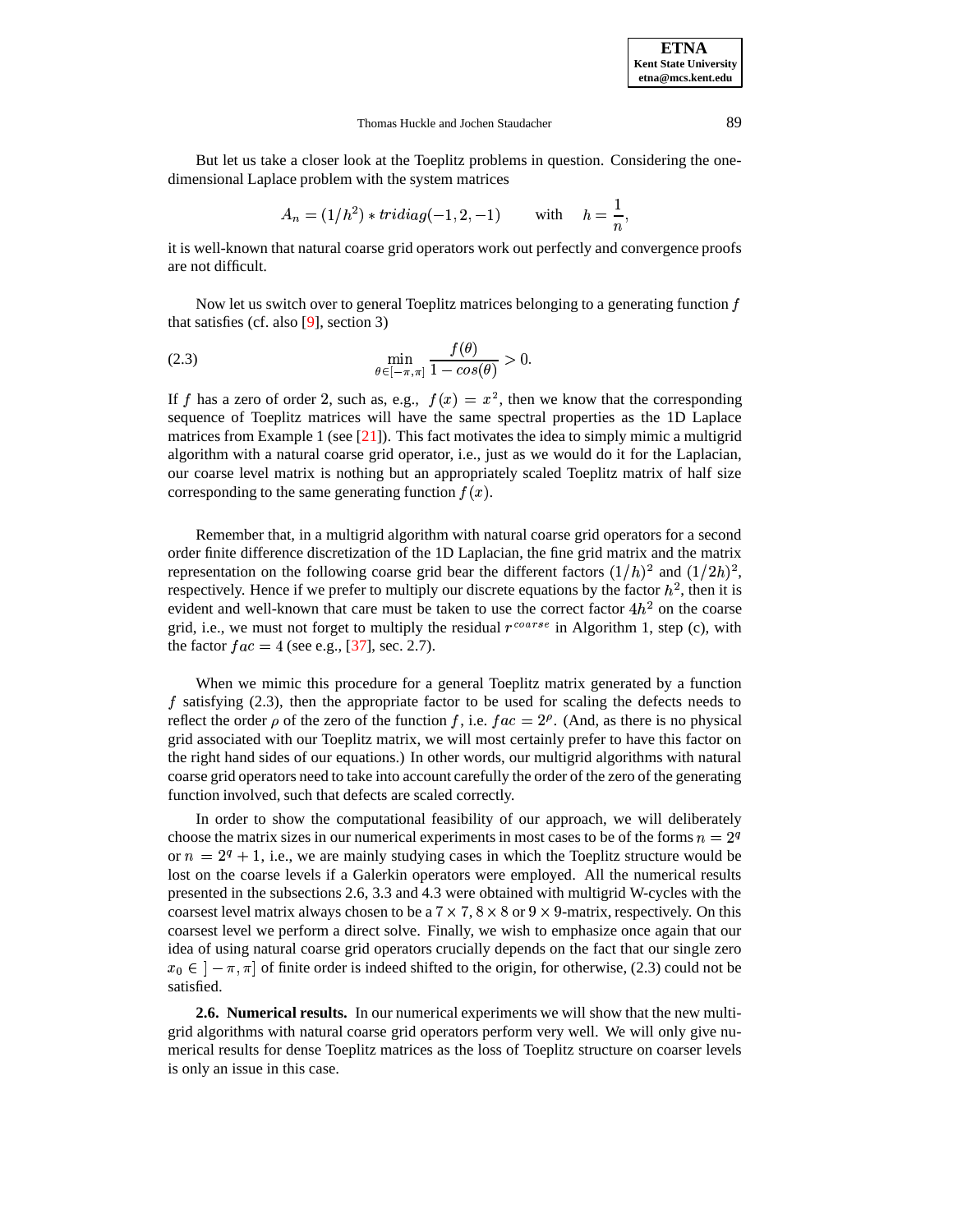**Example 3:** Generating functions for dense Toeplitz matrices with a single zero of order at most two at the origin.

(a)  $f_1(x) = x^2$  with the Fourier expansion

$$
f_1(x) = \frac{\pi^2}{3} + 4 * \sum_{j=1}^{\infty} \frac{(-1)^j}{j^2} \cos(j*x);
$$

(b)  $f_2(x) = (x/4) * sin(x/2)$  with the Fourier expansion

$$
f_2(x) = \frac{1}{\pi} + \frac{2}{\pi} * \sum_{j=1}^{\infty} \frac{(-1)^j \cdot (4 \cdot j^2 + 1)}{(2 \cdot j - 1)^2 \cdot (2 \cdot j + 1)^2} \cos(j \cdot x);
$$

(c)  $f_3(x) = |x|$  with the Fourier expansion

$$
f_3(x)=\frac{\pi}{2}-\frac{4}{\pi}*\sum_{j=1}^{\infty}\frac{1}{(2+j-1)^2}cos((2*j-1)*x);
$$

(d)  $f_4(x) = |\sin(x/2)|$  with the Fourier expansion

$$
f_4(x) = \frac{2}{\pi} - \frac{4}{\pi} * \sum_{j=1}^{\infty} \frac{1}{(2+j-1) * (2+j+1)} cos(j*x).
$$

Note that for the matrices from Examples  $3$  (a)–(d) the celebrated circulant preconditioner [\[10\]](#page-23-12) will in general not lead to optimal computational performance, because the underlying functions are not strictly positive. The matrices from Examples 3 (a) and (b) have zeros of order 2 and hence – just as we would do it for the Laplacian – we scale the residuals with a factor 4. For Examples 3 (c) and (d) we regard the zeros to be of order 1 and hence multiply the defects by 2. According to the existing theory, the prolongation operator to be used for multigrid treatment of all the matrices from Example 3 is linear interpolation corresponding to  $b(x) = 1 + cos(x)$ .

| number of unknowns            | 513 | 2049 | 4097 | $16385\,$ |
|-------------------------------|-----|------|------|-----------|
| $f_1(x) = x^2$                |     |      |      |           |
| $=(x/4)*sin(x/2)$<br>$f_2(x)$ |     |      |      |           |
| $f_3(x) =  x $                |     |      |      |           |
| $=  \sin(x/2) $<br>x(x)       |     |      |      |           |

Table 4. Iteration numbers for the preconditioned conjugate gradient method for the dense matrices from Example 3: We use a W-cycle for preconditioning.

| number of unknowns                    |  | 2048 | 4096 | 8192 |  |
|---------------------------------------|--|------|------|------|--|
| $f_1(x) = x^2$                        |  |      |      |      |  |
| $(x/4) * sin(x/2)$<br>$t_2(x)$<br>$=$ |  |      |      |      |  |
| $f_3(x)$<br>$=$<br>$\mathbf{x}$       |  |      |      |      |  |
| $\left  \sin(x) \right $              |  |      |      |      |  |

Table 5. Iteration numbers for W-cycle solvers for the dense matrices from Example 3.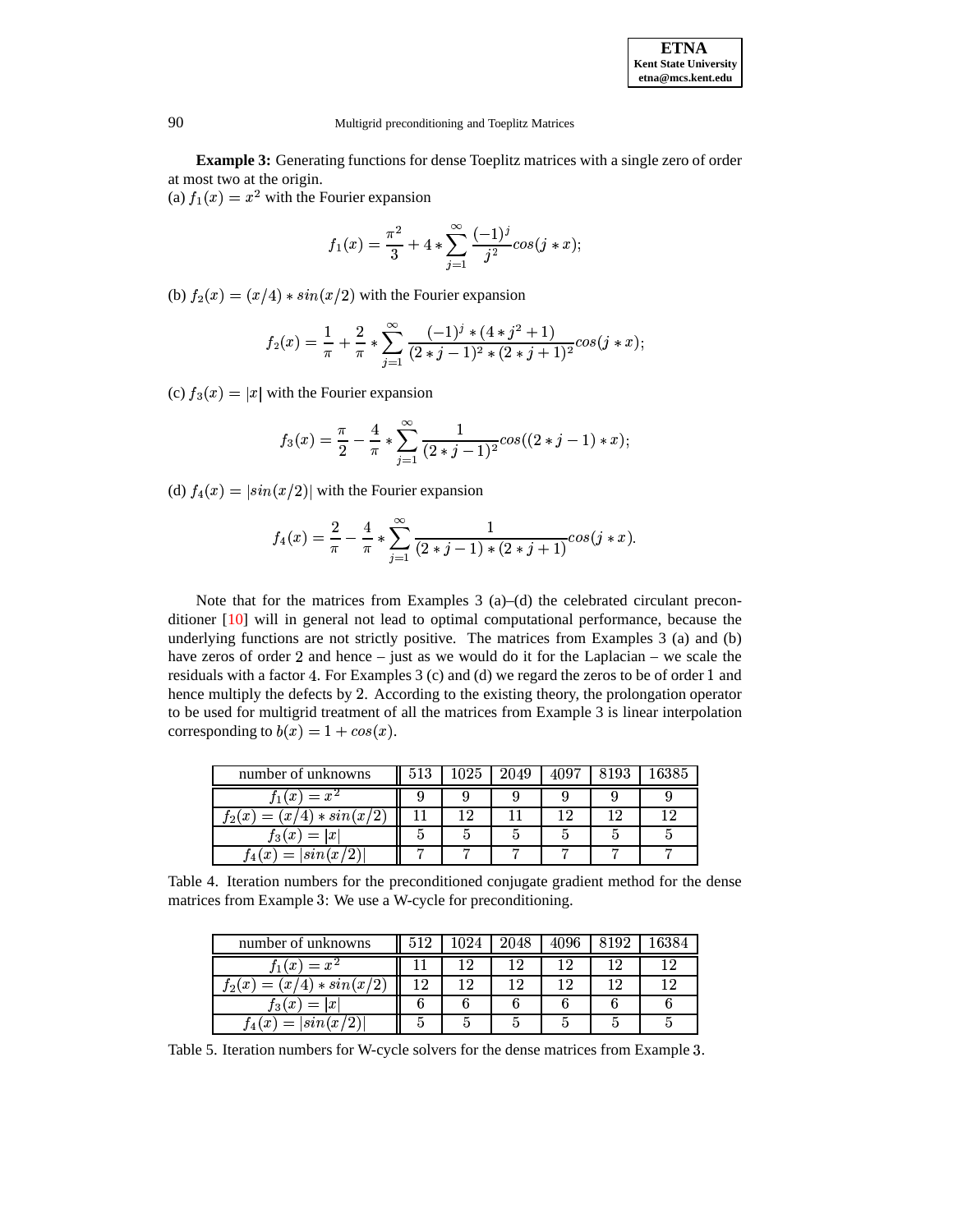Tables 4 and 5 show very clearly that our new multigrid algorithms lead to fast convergence with iteration counts independent of the number of unknowns involved. Hence they give very efficient solvers of optimal computational complexity  $O(n \log n)$ . Furthermore, our multigrid method has no problem at all with the fact that  $f_3(x) = |x|$  and  $f_4(x) = |sin(x/2)|$ are not differentiable at the origin. On the contrary, the fact that the order of the zero is lower than 2 leads to even faster convergence.

Finally, let us also take a brief look at zeros of higher order.

**Example 4:** Generating functions for dense Toeplitz matrices with a single zero of order higher than 2 at the origin.

(a)  $f_5(x) = x^4$  with the I <sup>4</sup> with the Fourier expansion

$$
f_5(x) = \frac{\pi^4}{5} + \sum_{j=1}^{\infty} \left( \frac{48}{(2+j-1)^4} - \frac{8\pi^2}{(2+j-1)^2} \right) \cos((2+j-1)*x) + \\ + \sum_{j=1}^{\infty} \left( \frac{2\pi^2}{j^2} - \frac{6}{2+j^4} \right) \cos(2+j*x);
$$

(b)  $f_6(x) = |x|^3$  with the Fourier expansion

$$
f_6(x) = \frac{\pi^3}{4} + \frac{2}{\pi} * \sum_{j=1}^{\infty} \left( \frac{12}{(2+j-1)^4} - \frac{3\pi^2}{(2+j-1)^2} \right) \cos((2+j-1)*x) + \\ + \sum_{j=1}^{\infty} \frac{6\pi}{(2+j)^2} \cos(2+j*x).
$$

For the matrices generated by  $f_5$  we deal with a zero of fourth order and hence scale the defects by a factor of 16. As for  $f_6$  the third derivative is discontinuous – we treat it as a zero of third order and use the scaling factor .

Now equation (1.3) tells us to employ a prolongation operator corresponding to  $b(x) = (1 + \cos(x))^2$  – this will be abbreviated by "Prol. squared" in the following tables. However, it might be very interesting also to try standard linear interpolation corresponding to  $b(x) = 1 + \cos(x)$  (abbreviated by "Prol. simple"):

| number of unknowns                          |    |    | 2047 | 4095 |    | 16383 |
|---------------------------------------------|----|----|------|------|----|-------|
| $f_5(x) = x^4$ , Prol. simple               | 29 | 29 | 29   | 29   | 29 | 29    |
| $f_5(x) = x^4$ , Prol. squared              | 33 | 33 | 33   | 33   | 33 | 33    |
| $f_6(x) =  x ^3$ , Prol. simple             | 14 | 14 |      |      |    | 14    |
| $=  x ^3$ , Prol. squared<br>$f_{\beta}(x)$ | 19 | 19 |      | 19   |    |       |

Table 6. Iteration numbers for W-cycle solvers for the dense matrices from Example 4.

We observe that in practice it is sufficient to use standard linear interpolation for prolongation and restriction. Surprisingly, in this case results are even better if we use the transfer operators corresponding to  $b(x) = 1 + cos(x)$  – although the convergence theory for the two-grid case presented in [\[31\]](#page-24-4) clearly tells us to use  $b(x) = (1 + cos(x))^2$ . In any case, this confirms the well-known advice of multigrid practitioners that higher order interpolations might frequently not pay off. Finally, note that level-independent convergence for the matrices from Example 4 has yet only been established for two-grid solvers (see [\[31\]](#page-24-4)) – but we also observe optimality for our W-cycle solvers.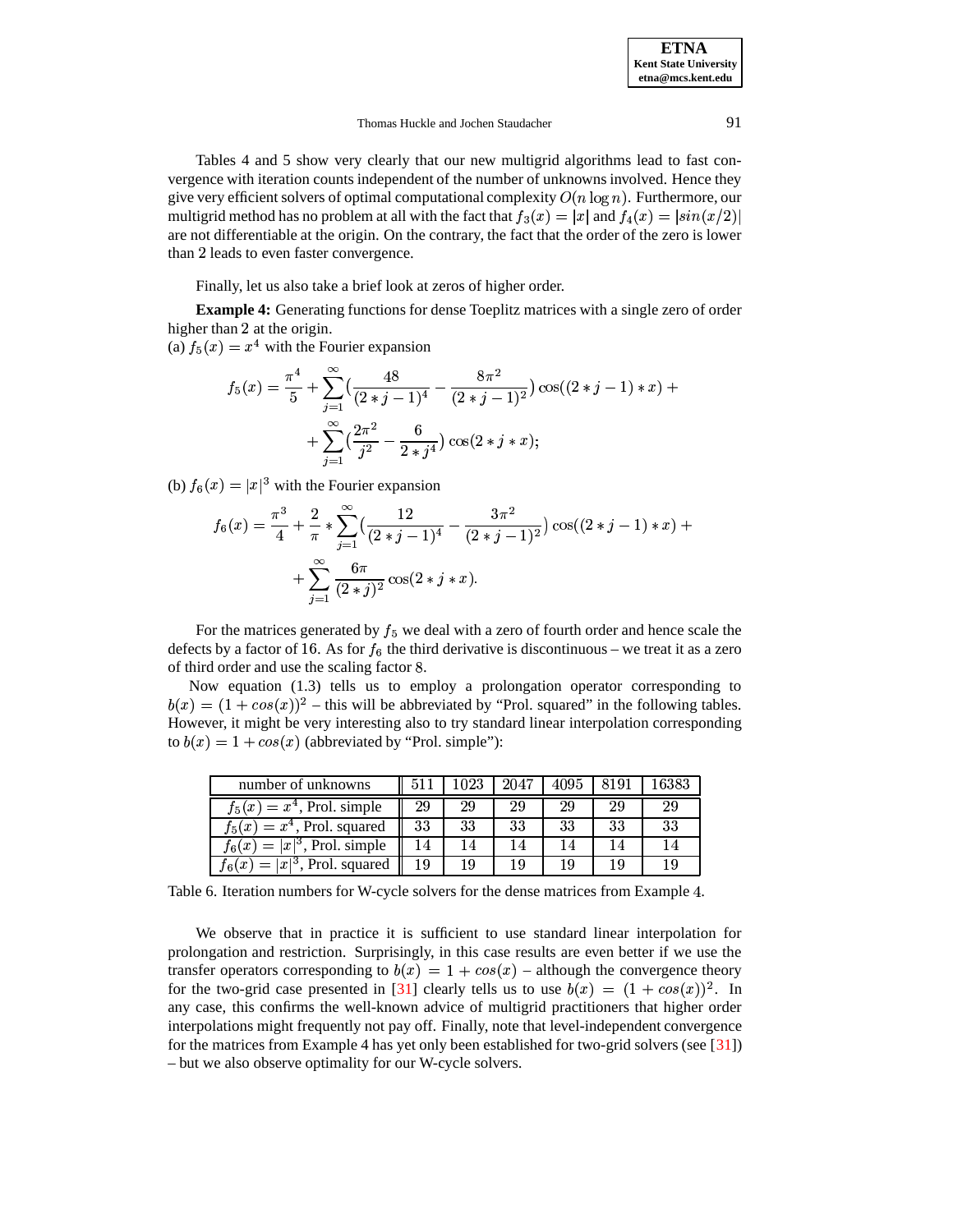**2.7. Conclusions.** In this section we have presented a new and efficient way to solve Toeplitz systems corresponding to an underlying function having a single zero  $x_0 \in [-\pi, \pi]$  of finite order. One first scales the matrix with diagonal matrices of the form  $diag(1, e^{\pm ix_0}, e^{\pm 2ix_0}, ...)$  in order to shift the zero to the origin and then solves the scaled system by a multigrid algorithm employing a natural coarse grid operator. system by a multigrid algorithm employing a natural coarse grid operator.

# **3. Generating functions with equidistant zeros of finite order.**

**3.1. Equidistant zeros.** The case when the generating function has more than one zero of finite order is certainly more complicated. Let us start with a fairly simply example which has first been addressed in [\[9\]](#page-23-6). For generating functions of the form  $f(x) = 1 \mp cos(m*x)$ ,  $m$  integer, it is no longer appropriate to use prolongation operators of the form (1.3). Instead, Chan, Chang and Sun [\[9\]](#page-23-6) use prolongations corresponding to  $b(x) = 1 \pm \cos(m*x)$  and their multigrid algorithms based on Galerkin coarsening work out perfectly. Choose  $f(x)$  $1 - \cos(m * x)$  and observe that this idea also matches the heuristics (1.2)

$$
f_2(x) = (1 + \cos(\frac{m*x}{2}))^2 * (1 - \cos(\frac{m*x}{2})) + (1 + \cos(\frac{m*x}{2} + \pi)) * (1 - \cos(\frac{m*x}{2} + \pi))^2 =
$$
  
=  $(1 + \cos(\frac{m*x}{2}))^2 * (1 - \cos(\frac{m*x}{2})) + (1 - \cos(\frac{m*x}{2}))^2 * (1 + \cos(\frac{m*x}{2})) =$   
=  $2 * (1 - (\cos(\frac{m*x}{2}))^2) = 1 - \cos(m*x).$ 

<sup>W</sup> Note that for this sparse example the appropriate choice for the prolongation operator could also be written in the form  $b(x) = f(x + \pi)$  whenever m is odd. This choice is closely related to the so-called "Matrix Multilevel Method" [\[25\]](#page-24-8) recently proposed by the authors for much more general sparse matrices.

However, the prolongation operators  $b(x) = 1 + \cos(m*x)$  are applicable in case the generating function of our Toeplitz matrix has  $m$  equidistant zeros of order at most 2 in the interval  $[0, 2\pi]$ , one of which needs to be at the origin, i.e., the generating function has the zeros  $x_0 = 0, x_1 = \frac{2\pi}{m}, \ldots, x_{m-1} = \frac{2*(m-1)*\pi}{m}$ .

We can again apply our reasoning from section 2. In case none of our *m* equidistant zeros of order at most  $2$  is at the origin, we first scale the matrix according to  $(2.2)$ . Afterwards we observe that  $f(x) = 1 - \cos(m * x)$  can again be interpreted as a discretization of the 1D Laplacian – and, analogously to (2.3), we can carry over our approach to Toeplitz matrices associated with a generating function  $f$  satisfying

$$
\min_{\theta \in [-\pi,\pi]} \frac{f(\theta)}{1 - \cos(m * \theta)} > 0.
$$

In other words, we are able to use multigrid algorithms with natural coarse grid operators and the prolongations  $b(x) = 1 + \cos(m*x)$  for functions satisfying (3.1).

**3.2. A block interpretation.** The above case also leads us to an interesting observation. Let us take a look at the matrix connected with  $f(x) = 1 - \cos(m*x)$  and the corresponding transfer operators  $b(x) = 1 + \cos(m*x)$ . Now we can interpret this also in terms of matrix valued functions.

$$
f(x)=I_m-\cos(I_m*x)=I_m*(1-\cos(x))
$$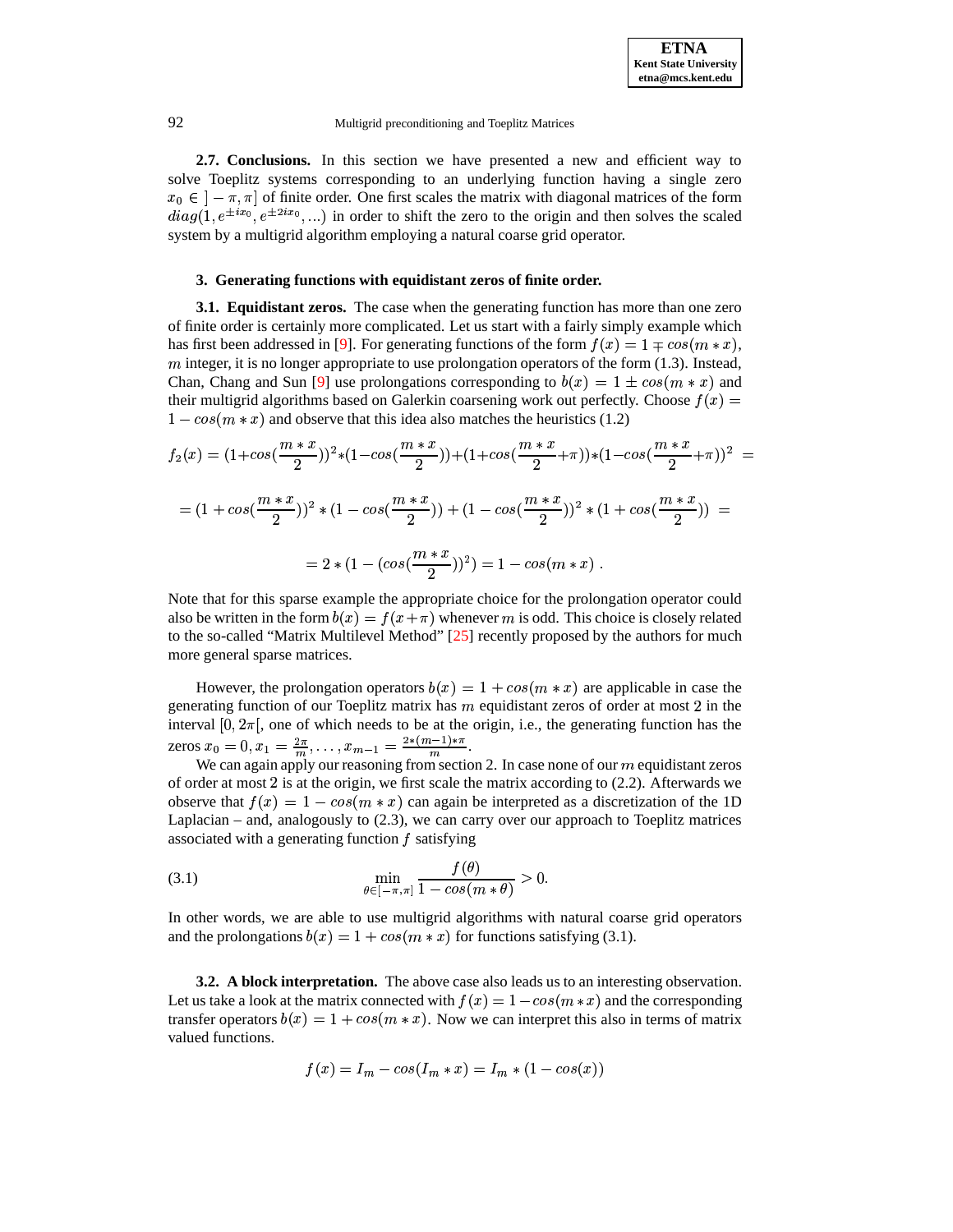is treated by prolongations of the form

$$
b(x) = I_m + \cos(I_m * x) = I_m * (1 + \cos(x)),
$$

with  $I_m$  denoting the  $m$ -by- $m$  identity matrix. Thus we can view this case as standard multigrid applied to Block Toeplitz matrices with  $m$ -by- $m$  blocks. By inserting block matrices different from the identity we can carry over this idea to general Block Toeplitz matrices (i.e., also without Toeplitz blocks). This will be presented later in a separate paper [\[26\]](#page-24-9).

However, note that the strategy outlined in subsection 3.1 also applies to other cases, e.g., Toeplitz matrices generated by  $f(x) = x * sin(x)$  which are not covered by the above block interpretation (see Example 5(c) in subsection 3.3 for the Fourier expansion). As  $f(x) = x * sin(x)$  has the two zeros  $x<sub>0</sub> = 0$  and  $x<sub>1</sub> = \pi$  we can interpret the appropriate prolongation

(3.2) 
$$
b(x) = (1 - \cos(x - x_0)) * (1 - \cos(x - x_1)) = \frac{1}{2} * (1 - \cos(2 * x))
$$

analogously to (1.3) as the product of the two prolongations corresponding to  $x_0$  and  $x_1$ . This interpretation has previously been given by Serra in [\[31\]](#page-24-4), although he has not published any numerical experiments to confirm it.

**3.3. Numerical results.** In the following we will test our multigrid algorithms employing natural coarse grid operators for problems with equidistant zeros in  $[0, 2\pi]$ .

**Example 5:** Generating functions for dense Toeplitz matrices with two zeros  $x_0 = 0$  and  $x_1 = \pi$  of order at most two.

(a)  $f_7(x) = x^2 * (x - \pi)^2$  (-defined on  $[0, \pi]$  and then evenly extended to  $[-\pi, 0]$  –) with the Fourier expansion

$$
f_7(x) = \frac{\pi^4}{30} - \sum_{j=1}^{\infty} \frac{6}{2*(2+j)^4} * \cos(2 * j * x),
$$

(b)  $f_8(x) = |\sin(x)|$  with the Fourier expansion

$$
f_8(x) = \frac{2}{\pi} - \frac{4}{\pi} * \sum_{j=1}^{\infty} \frac{2}{(2+j-1) * (2+j+1)} * cos(2 * j * x),
$$

(c)  $f_9(x) = x * sin(x)$  with the Fourier expansion

$$
f_9(x) = 1 - \frac{1}{2}cos(x) - 2 * \sum_{j=2}^{\infty} \frac{(-1)^j}{(j-1) * (j+1)} * cos(j*x).
$$

 $f_7$  has two isolated zeros of order 2 and hence we expect to treat as like  $f(x) = 1 - \cos(2 * x)$  and use the factor 4 for scaling the defects. For  $f_8$  the zeros are of order 1 and defects are multiplied by 2 when going down to coarser levels.  $f_9$  is the most challenging example. The zero  $x_0 = 0$  has order 2, whereas the zero  $x_1 = \pi$  has order 1. As the arithmetic mean of the orders of the zeros is 1.5 we employ the scaling factor  $2^{1.5} = 2\sqrt{2}$ .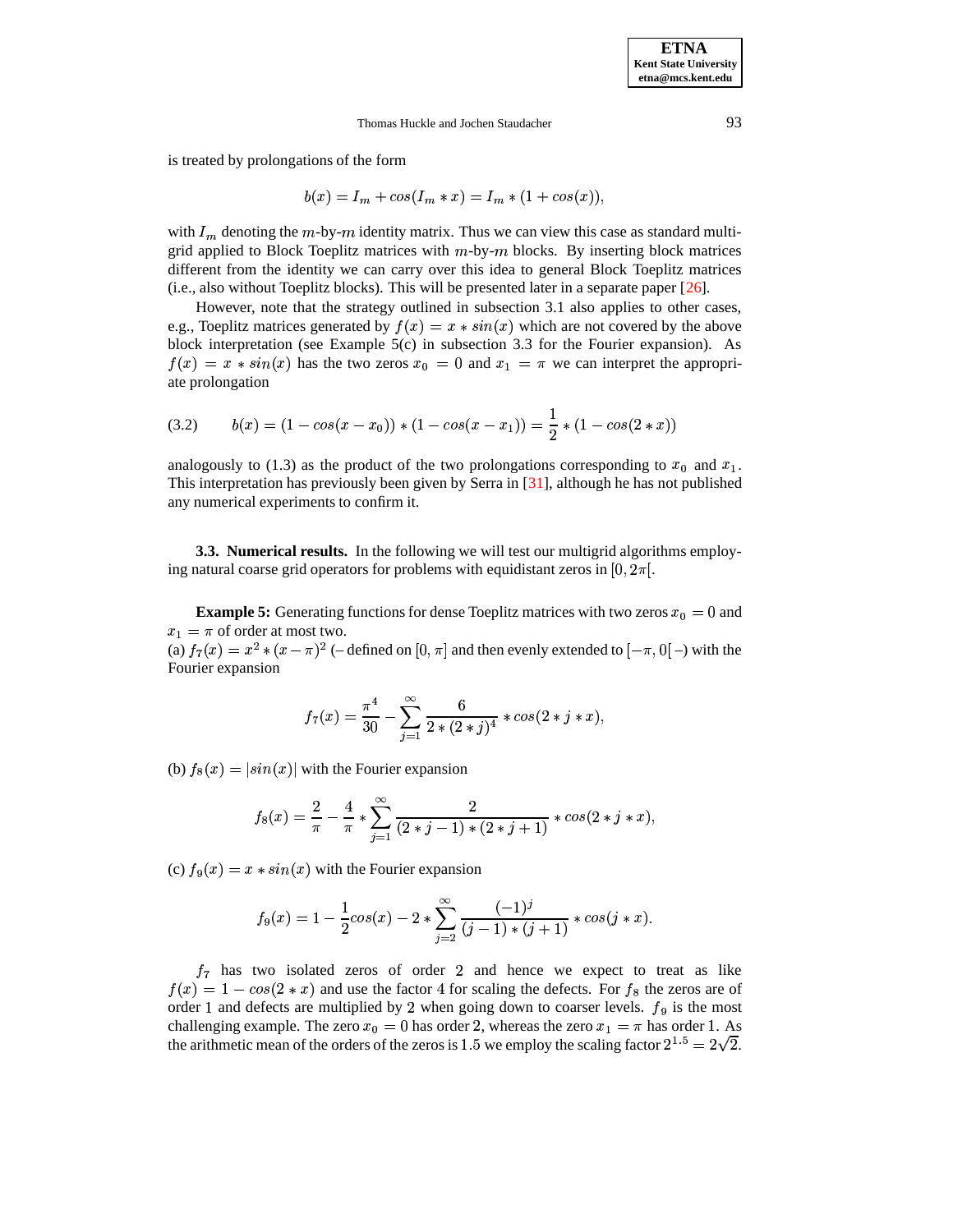94 Multigrid preconditioning and Toeplitz Matrices

| number of unknowns                   |  | 2049 |  | 32769 |
|--------------------------------------|--|------|--|-------|
| $= x^2 * (x - \pi)^2$<br>(x          |  |      |  |       |
| $t$ s $(\emph{x})$<br>$=$<br> sin(x) |  |      |  |       |
| $= x * sin(x)$<br>$\mathfrak{g}(x)$  |  |      |  |       |

Table 7. Iteration numbers for W-cycle solvers for the dense matrices from Example 5.

We observe optimal computational behaviour of our multigrid algorithms for all problems from Example 5. Thus we can confirm numerically that the multigrid algorithms suggested in section 2 carry over to the case of generating functions with  $m$  equidistant zeros in  $[0, 2\pi]$ .

**4. Image Deblurring.** Today image processing is may be the most eminent field of applications of Toeplitz matrices (see, e.g.,  $[5]$ ,  $[6]$ ). The best known example are dense matrices from image deblurring.

**4.1. The model.** Let us start with an idealized model for one-dimensional image deblurring. There we want to solve an integral equation of the first kind of the form

(4.1) 
$$
\mathcal{K}u(x) = \int_{\Omega} k(x - x')u(x')dx',
$$

with a convolution kernel of the form  $k(x) = exp(-x^2/\sigma^2)$ , with  $\sigma \in ]0,1]$  on the interval  $\Omega = [-p, p]$ . The operator K is often referred to as "Gaussian blur".

We can now discretize this integral equation on a uniform grid via the midpoint quadrature rule and will end up with a Toeplitz matrix (see, e.g., [\[5\]](#page-23-13), section 4.4, or [\[27\]](#page-24-10), chapter 2). We work with the mesh size  $h = \frac{2p}{n}$  and the midpoints

$$
x_j = -p + (2 * j - 1) * \frac{h}{2}, \qquad j = 1, 2, \ldots, n.
$$

Then we use the midpoint quadrature rule and the convolution operator (4.1) translates into

$$
\mathcal{K}u(x_i) = \int_{-p}^p k(x_i - x')u(x')dx' \approx \sum_{j=0}^{n-1} k(x_i - x_j)u(x_j)h \approx [K\bar{u}]_i,
$$

with the symmetric positive definite Toeplitz matrix

$$
K = h * toeplitz(k(0), k(1*h), \ldots, k((n-1)*h)),
$$

and the vector  $\bar{u} = [u(x_1), \dots, u(x_n)]^T$ .

It is well-known that the blurring matrices  $K$  are highly ill-conditioned and hence deblurring algorithms are extremely sensitive to noise [\[19\]](#page-23-15). In other words, we are dealing with an inverse problem and hence we need to regularize.

In the following we shall only investigate Tikhonov regularization [\[15\]](#page-23-16), [\[38\]](#page-24-11). If we minimize the Tikhonov functional in the  $L_2$ -norm our system matrix becomes

$$
(4.2) \t\t\t L = K + \lambda I,
$$

with regularization parameter  $\lambda$ . If we use the  $H_1$ -norm instead, then the system matrix becomes

$$
L = K + \lambda \Delta,
$$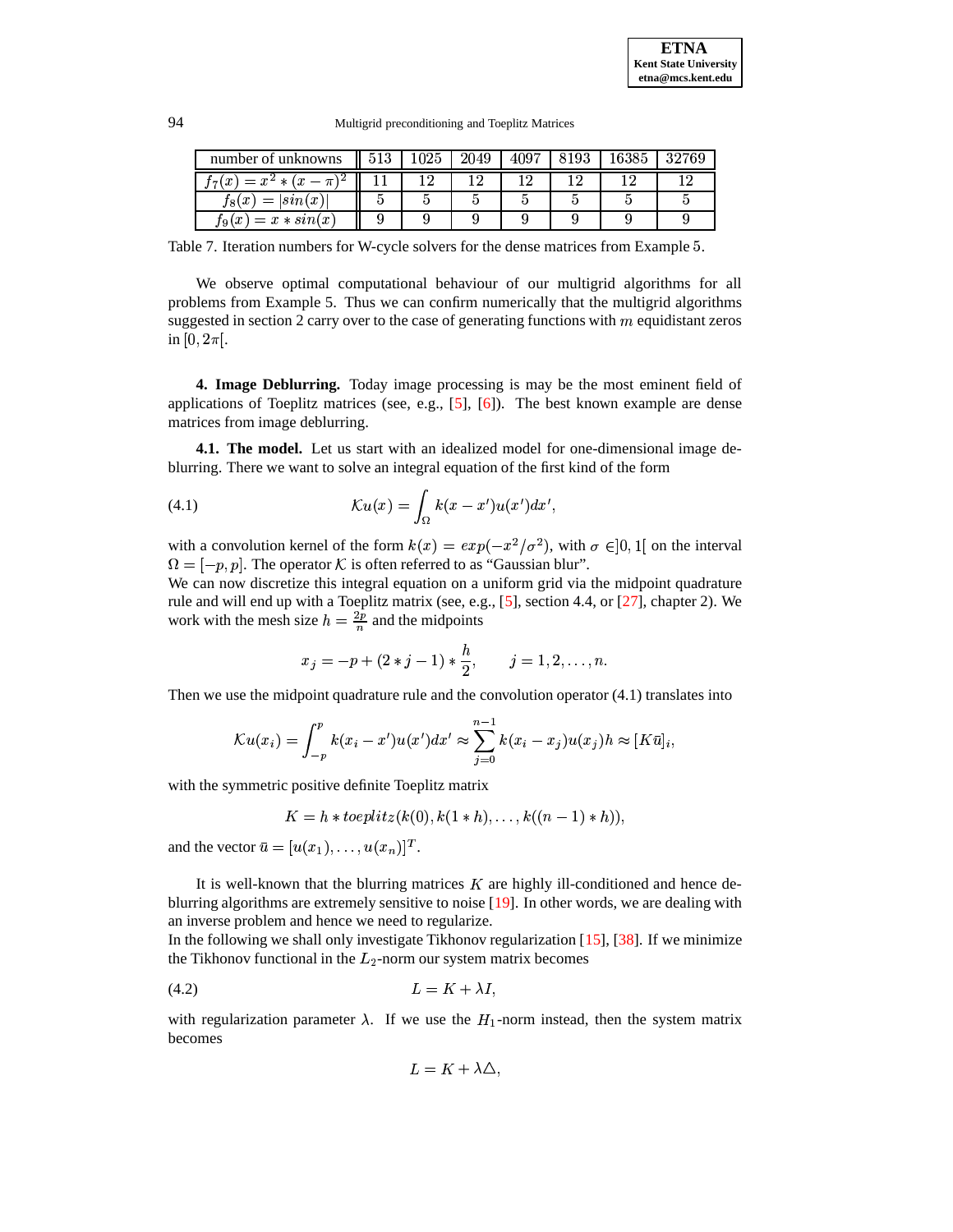with  $\Delta = tridiag(-1, 2, -1)$  denoting the one-dimensional Laplacian.

For simplicity, we will in the following only discuss the  $L_2$ -based case (4.2). However, carrying over our reasoning to the  $H_1$ -based case is straightforward.

**4.2. Transfer operators and smoothers.** So far, there has essentially been only one paper by R. Chan, T. Chan and J. Wan [\[7\]](#page-23-7) on multigrid methods for image deblurring. In the following we shall attempt to put their observations and algorithms into the context of multigrid methods for Toeplitz matrices and the so-called multigrid method of the second kind.

The paper [\[7\]](#page-23-7) reports that, for the system matrices in question, standard relaxation methods like Richardson fail as smoothers. To overcome this difficulty, a semi-iterative smoother is used. They employ conjugate gradients with optimal cosine transform preconditioner [\[8\]](#page-23-17). The approach does not make any explicit use of Toeplitz structure; furthermore, standard prolongations and restrictions and Galerkin coarsening are used without any further explanation (see [\[7\]](#page-23-7), p. 70).

Do the methods presented in section 2 relate to this case? First of all, we need to state that obviously there is no underlying function connected with our matrices  $K$ . However, if we simply assign functions to matrices of different size, we observe that our matrices behave as if we were dealing with a "single zero of infinite order" located at  $x_0 = \pi$ .

However, this information does not help us to devise multigrid transfer operators. The reasoning associated with (1.3) is no longer applicable as we certainly do not want to use anything like  $b(x) = (1 - \cos(x))^{\infty}$ .

On the other hand, reasonable information on the prolongation operators  $P$  and the restriction operators  $\hat{R}$  is given if we look at the ideas from [\[7\]](#page-23-7) in the context of the multigrid method of the second kind, proposed by Hackbusch (see [\[22\]](#page-23-8), chapter 16), i.e., W-cycle algorithms for the efficient numerical solution of Fredholm integral equations of the second kind.

As long as we discretize our integral operator (3.1) via the midpoint quadrature rule the discretization error will be of order  $O(h^2)$  and in that case it has been pointed out by Hackbusch [\[22\]](#page-23-8), p. 308, why piecewise linear interpolation – i.e. corresponding to  $b(x) =$  $1 + \cos(x)$  – should be used for prolongation. For the restrictions R trivial injections are shown to be the canonical choice – since they satisfy  $R * P = I$  on every level – but it is pointed out why weighted restrictions with  $P = R<sup>T</sup>$  on every level come out to be suited as well. (See again [\[22\]](#page-23-8), pp. 306, for the details and underlying consistency results).

From the Toeplitz point of view we would like to emphasize that Hackbusch's theory states clearly that it would be totally inappropriate to scale the system via the diagonal matrices  $diag(1, e^{\pm i\pi}, e^{\pm 2\pi}, ...)$  in order to move the zero  $x_0 = \pi$  to the origin for the discrete integral operators from (4.1). In this case shifting the zero would mean violating consistency integral operators from (4.1). In this case shifting the zero would mean violating consistency conditions and thus would corrupt the whole algorithm.

Let us view our system matrix  $L = K + \lambda * I$  in terms of a Fredholm integral equation of the second kind. Setting  $\tilde{k}(x, y) := -k(x, y)$  and obtaining a discretization  $\tilde{K}$  via the midpoint quadrature rule we can rewrite (4.2) as

$$
L=\lambda*I-\tilde{K},
$$

in the standard form of an integral equation of the second kind.

In standard applications of integral equations of the second kind we mostly deal with the case  $\lambda = 1$  and then the multigrid method of the second kind – which usually employs one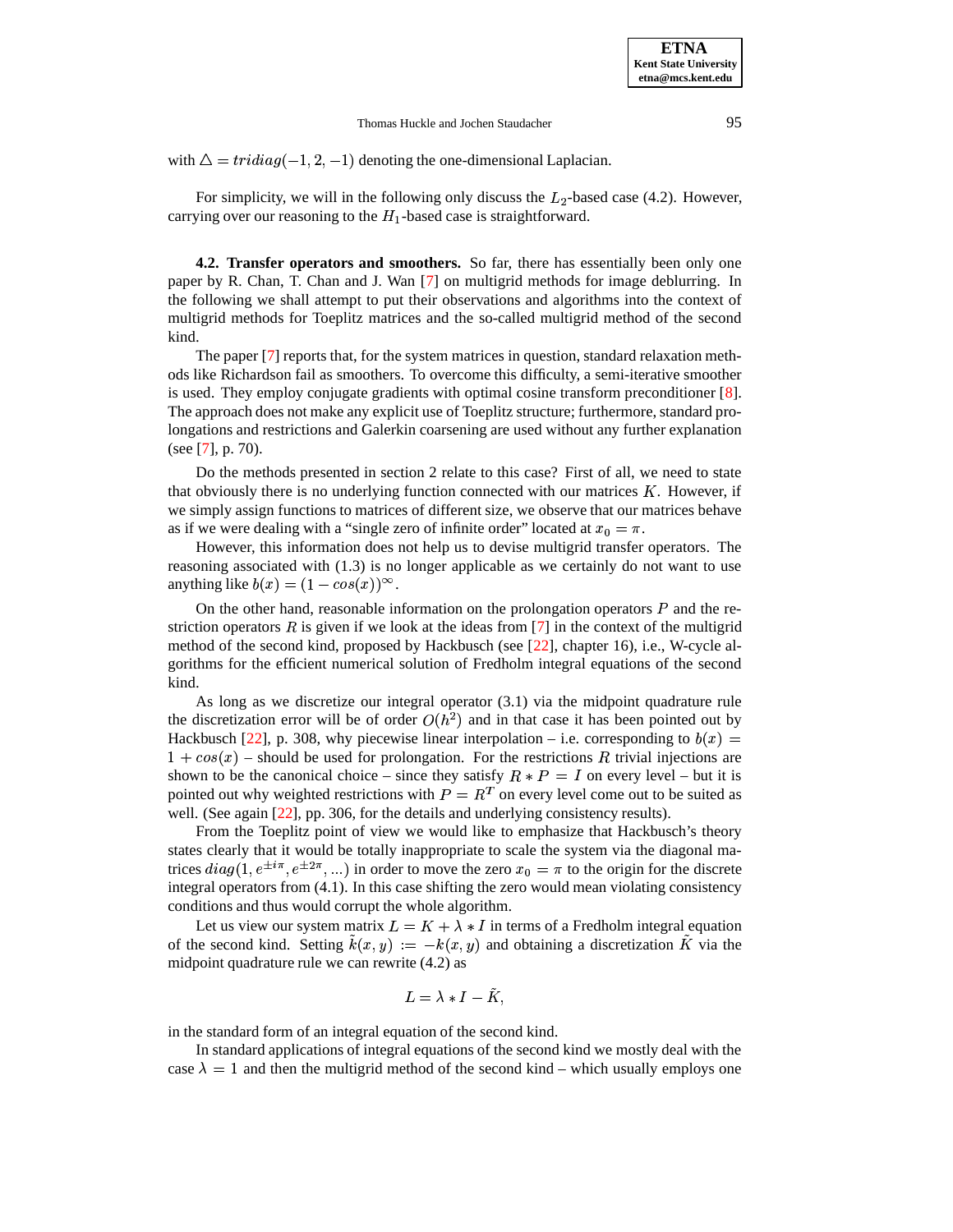step of Richardson (pre)smoothing – works out perfectly. However, if  $\lambda$  becomes small, then the Richardson smoother is strongly divergent and this can cause severe problems for the W-cycle solvers, because the smoothing steps "worsen" the approximate solution in every iteration (and on each level). Thus the standard version of the multigrid method of the second kind may also diverge rapidly as its convergence factor depends quadratically on  $(1/\lambda)$  (see [\[22\]](#page-23-8), sec. 16.2.1).

Furthermore, there are variants of the multigrid method of the second kind which are designed especially for the case of small  $\lambda$  (and also employ Richardson smoothing). We mention in particular a variant by Hemker and Schippers [\[24\]](#page-23-18) and a variant by Hackbusch which basically omits every second smoothing step on all the coarse levels (see [\[22\]](#page-23-8), section 16.2.3).

However, the convergence factors of the improved versions still depend linearly on  $(1/\lambda)$ and we have checked very carefully in plenty of numerical experimentsthat they do not lead to convergent algorithms for the small regularization parameters  $\lambda$  we need to deal with in image deblurring problems. Instead, we confirm the need for a semi-iterative smoother according to [\[7\]](#page-23-7). We know that an appropriate smoother would be a scheme that never diverges for problems of the form (4.2) – and (preconditioned) conjugate gradients are an algorithm known to have this property. For more details and analysis we refer to the upcoming Ph.D. thesis [\[34\]](#page-24-12).

As we are not using a stationary iterative smoother, our multigrid cycles are no longer available for standard Krylov subspace solvers. In fact, our multigrid preconditioner changes during the iteration as a result of the CG-smoothing. However, we could use so-called "flexi-ble" Krylov subspace methods, such as, e.g., the FGMRES variant by Saad [\[29\]](#page-24-13), which allows to use a different preconditioner in every iteration step. But as our system matrix (4.2) is symmetric positive definite, symmetric versions of flexible Krylov solvers would also come into account (see  $[12]$ ).

Finally, we emphasize that again we prefer to use a natural coarse grid operator – instead of Galerkin coarsening used by R. Chan, T. Chan and J. Wan (see [\[7\]](#page-23-7), p. 70) – in order to preserve Toeplitz structure on the coarse levels. We will point out why this can be regarded as a major algorithmic improvement.

**4.3. Numerical results.** In the following we give numerical results for discretizations of the one-dimensional deblurring problem on  $\Omega = [-1, 1]$  using  $L_2$ -based Tikhonov regularization with different regularization parameters  $\lambda$ . We have implemented a multigrid algorithm using conjugate gradients with the optimal circulant preconditioner [\[10\]](#page-23-12) as a smoother. In all our tables the W-cycle solvers employ two pre-smoothing and no post-smoothing steps.

Within our multigrid cycles we also wanted to check whether it is preferable to use trivial injection for restriction or if the standard full-weighting operator gives better results. We will distinguish between these two choices by the abbreviations "MG (triv)" and "MG (lin)", respectively.

The following tables 8a, 8b and 8c list the iteration counts for W-cycle solvers with natural coarse grid operators and two pre-smoothing steps of preconditioned CG for the choice  $\sigma = 0.1$  in (4.1) and for the three regularization parameters  $\lambda = 1e - 3$ ,  $\lambda = 1e - 4$ <br>and  $\lambda = 1e - 5$ . For comparison we also list the iteration counts of CG with circulant and  $\lambda = 1e - 5$ . For comparison we also list the iteration counts of CG with circulant preconditioning as a stand-alone solver, abbreviated by "Circ-CG".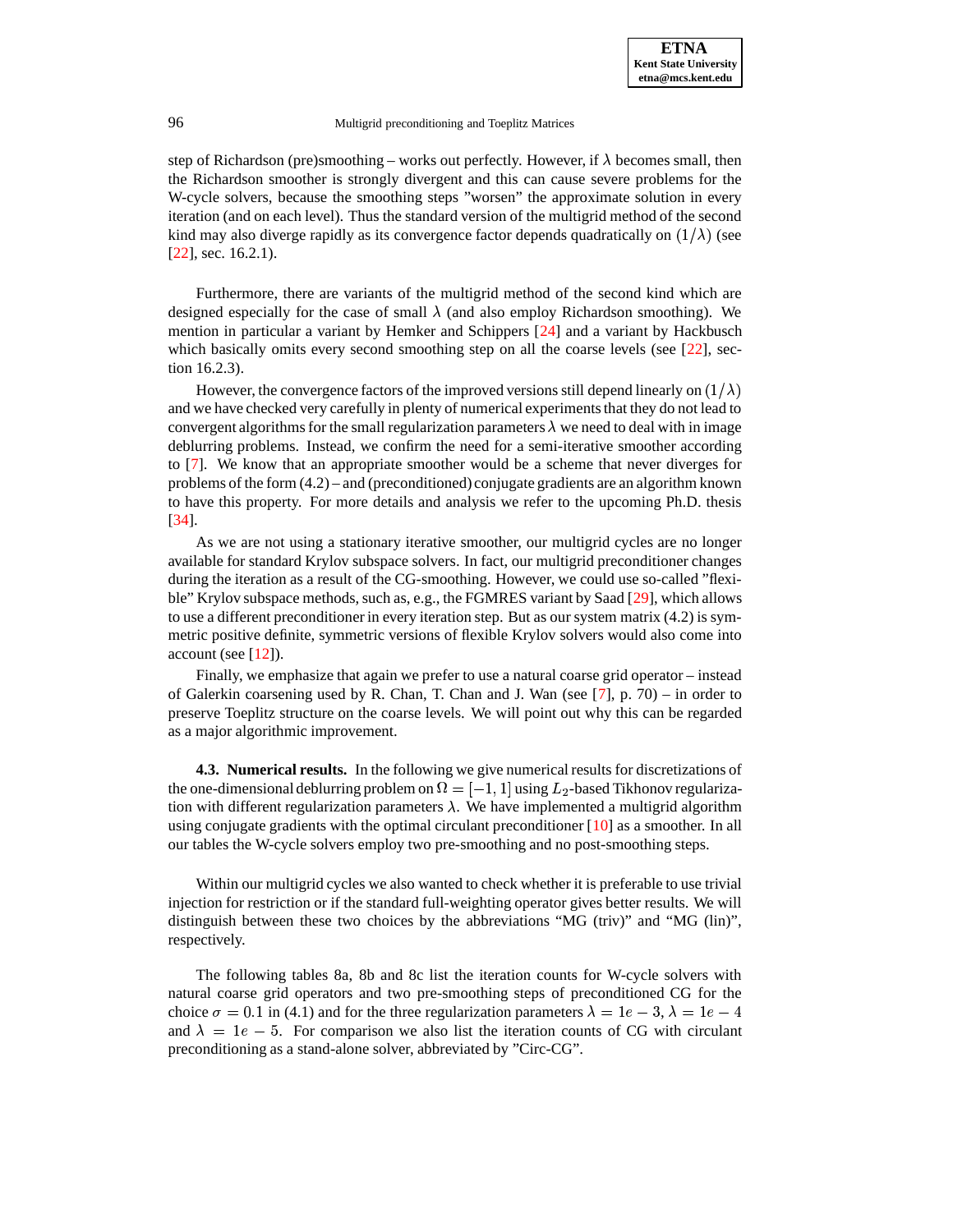| number of unknowns $\parallel$ 512 |  | 2048 | 4096 | 3192 | 6384 | 32768 |
|------------------------------------|--|------|------|------|------|-------|
| MG (triv)                          |  |      |      |      |      |       |
| MG (lin)                           |  |      |      |      |      |       |
| Circ-CG                            |  |      |      |      |      |       |

Table 8a. Iteration counts for 1D deblurring problem (4.2) with  $\lambda = 1e - 3$ .

| number of unknowns $\parallel$ | 512 | 1024 | 2048 | 4096 | 6384 | 32768 |
|--------------------------------|-----|------|------|------|------|-------|
| MG (triv)                      |     |      |      |      |      |       |
| MG (lin)                       |     |      |      |      |      |       |
| Circ-CG                        |     | L5   |      |      |      |       |

Table 8b. Iteration counts for 1D deblurring problem (4.2) with  $\lambda = 1e - 4$ .

| number of unknowns | 519            | $1024\,$ | 2048   | 4096 | 8192 | 16384 | 32768 |
|--------------------|----------------|----------|--------|------|------|-------|-------|
| MG (triv)          |                |          |        |      |      | 4     |       |
| MG (lin)           | $\Omega$<br>εJ | 26       |        |      |      |       |       |
| Circ-CG            | $\cap$         | 25       | $\sim$ | 26   | 26   | 26    | 26    |

Table 8c. Iteration counts for 1D deblurring problem (4.2) with  $\lambda = 1e - 5$ .

Tables 8a to 8c show that by using circulant-preconditioned conjugate gradients as a smoother we can obtain the typical convergence behaviour of the multigrid method of the second kind also for the case of very small  $\lambda$ , i.e., iteration numbers even decline for a larger number of unknowns. Hence the idea to employ a semi-iterative smoother can be seen as an extension of the multigrid method of the second kind, in order to handle very small  $\lambda$ . For more details we again refer to the Ph.D. thesis of the second author [\[34\]](#page-24-12).

Furthermore, we observe that using trivial injection as the restriction operator leads to smaller iteration counts in our W-cycle solvers. We also emphasize that the multigrid structure itself comes out to be sensible and to pay off from the point of view that for large problems and small  $\lambda$  our W-cycle solvers need significantly less PCG smoothing steps on the finest level than circulant-preconditioned CG used as a stand-alone solver.

We would like to admit right now that the comparisons with fixed regularization parameters  $\lambda$  reported in the previous tables may seem slightly questionable from the point of view of solving an inverse problem from signal or image processing. Certainly, the regularization parameter would normally not be picked without looking at the matrix first. However, we are deliberately presenting our numerical results in this way in order to focus on the strong connection of our algorithms and the multigrid method of the second kind.

We would finally like to stress that by obtaining the coarse grid matrices via rediscretization we have improved the algorithms from the paper [\[7\]](#page-23-7) considerably. Note that it is problematic to compute the optimal T. Chan circulant preconditioner – which is needed within our PCG smoothing – for a general dense matrix (such as, e.g., a coarse grid matrix obtained via the Galerkin approach) with a computational effort less than  $O(n^2)$ ; on the other hand, as long as we construct our coarse level matrices via rediscretizations we will have Toeplitz structure on all levels and can set up our preconditioner with  $O(n)$  efforts as explained in [\[10\]](#page-23-12).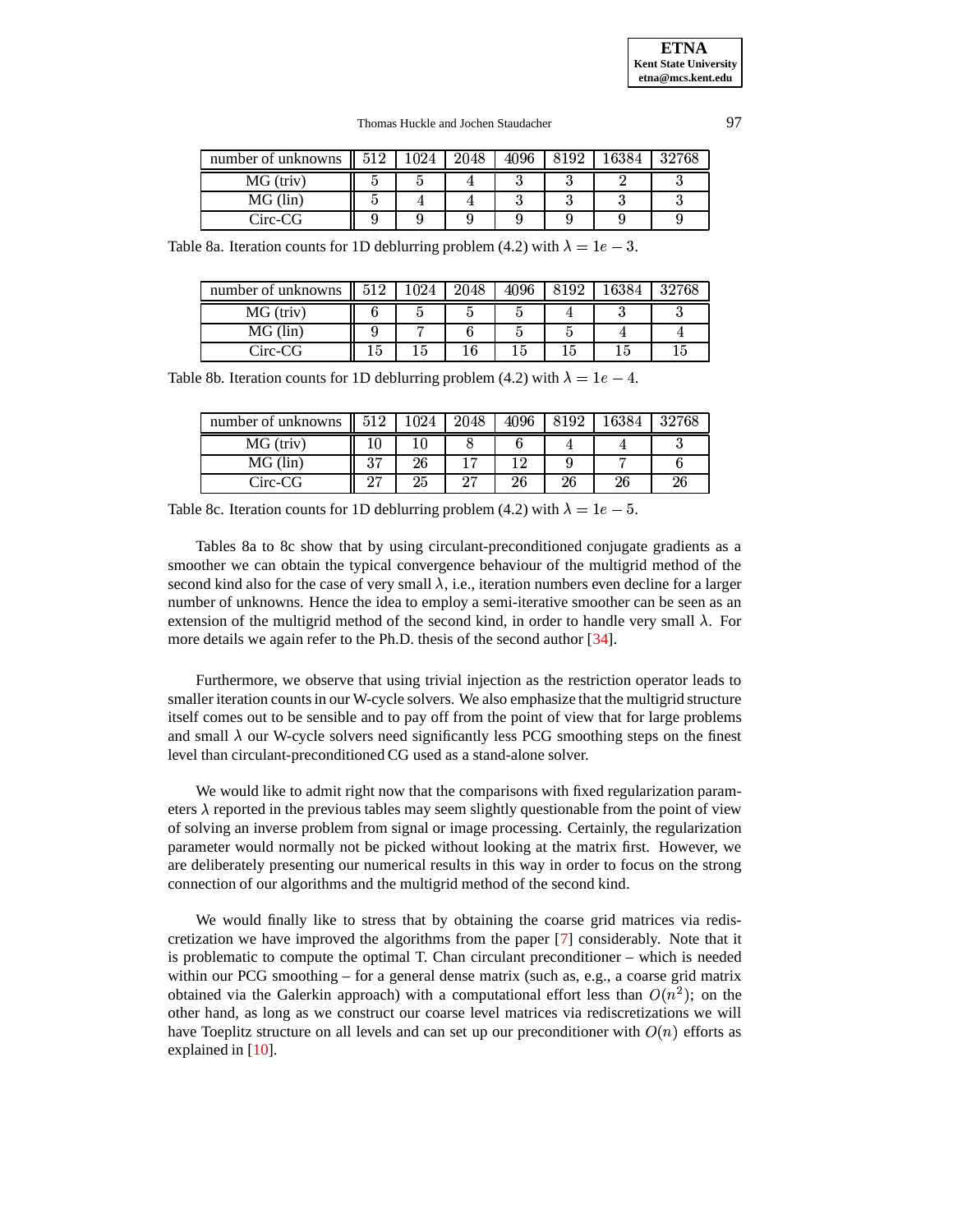# **5. Twodimensional case: Block Toeplitz matrices with Toeplitz Blocks.**

**5.1. Positive definite problems generated by nonnegative functions.** In the 2D-case we consider Block Toeplitz matrices with Toeplitz blocks (BTTB matrices) related to a function of the form

$$
f(x,y) = \sum a_{j,k} e^{ijx} e^{iky},
$$

e.g.,  $f(x, y) = 2 - cos(x) - cos(y)$  for the Laplacian discretized on the unit square by the -point stencil. The bad condition numbers of the matrices are again caused by the zeros  $x = y = 0$  of  $f(x, y)$ .

We are in the simple case as long as the function f has only a unique isolated zero  $(x_0, y_0) \in$  $] - \pi, \pi$ <sup>2</sup>. Then we can try to proceed with multigrid algorithms similar to section 2. For simplicity, let us first take a look at the case of a single isolated zero  $(x_0, y_0)$  of order 2. In a multigrid approach we can choose

(5.1) 
$$
b(x, y) = (cos(x_0) + cos(x)) * (cos(y_0) + cos(y))
$$

for prolongation and restriction. Note that this is nothing else than the Kronecker product of the corresponding 1D matrices. According to our heuristics (1.2) the function  $f_2$  associated with the Galerkin coarse grid operator is the reduction of  $\tilde{f}(x,y) = b(x,y)f(x,y)b(x,y)$ to every second coefficient relative to  $x$  and  $y$ . For the matrix this is nothing else than the projection onto every second row/column and row/column block, respectively. Therefore, we have,

$$
(5.2) \ \ f_2(x,y) = \frac{1}{4} * \left( \tilde{f}(\frac{x}{2},\frac{y}{2}) + \tilde{f}(\frac{x}{2}+\pi,\frac{y}{2}) + \tilde{f}(\frac{x}{2},\frac{y}{2}+\pi) + \tilde{f}(\frac{x}{2}+\pi,\frac{y}{2}+\pi) \right).
$$

Hence,  $f_2$  will have the isolated zero  $(2x_0, 2y_0)$  – and the prolongation  $b(x, y)$  needs to have the three zeros  $(x_0 + \pi, y_0)$ ,  $(x_0, y_0 + \pi)$  and  $(x_0 + \pi, y_0 + \pi)$ .

However, for BTTB matrices it is even more important to use a natural coarse grid operator instead of Galerkin coarsening. Again, for Galerkin coarsening and standard transfer operators we can only be sure to preserve BTTB structure on every coarse grid if the matrix size is of the form  $n = (2^q - 1)^2$  (with q integer). More importantly, the perturbations introduced via Galerkin operators are no longer of low rank like in the Toeplitz case, but normally grow proportional to the matrix size.

However, the result is as simple as in section 2. For a single zero  $(x_0, y_0) \in ]-\pi, \pi|^2$  we can scale our linear system first via the matrices

$$
I \otimes diag(1, e^{\pm ix_0}, e^{\pm 2ix_0}, \ldots)
$$
 and  $diag(1, e^{\pm iy_0}, e^{\pm 2iy_0}, \ldots) \otimes I$ ,  
only and thus shift the zero to the origin

respectively, and thus shift the zero to the origin.

Then we can proceed as usual just as we would do for the 2D Laplacian. We can carry over virtually everything presented in subsection 2.5 from diagonal scalings to natural coarse grid operators via Kronecker products, as long as we have only a single zero.

Analogously to 2.5 we recall the fact that multigrid algorithms with natural coarse grid operators have been long been known to converge for two-dimensional Laplace problems. As in [\[36\]](#page-24-14) we carry over our reasoning to employ a natural coarse grid operator to functions  $f(x, y)$  satisfying

(5.3) 
$$
\min_{(x,y)\in[-\pi,\pi]^2} \frac{f(x,y)}{2-\cos(x)-\cos(y)} > 0.
$$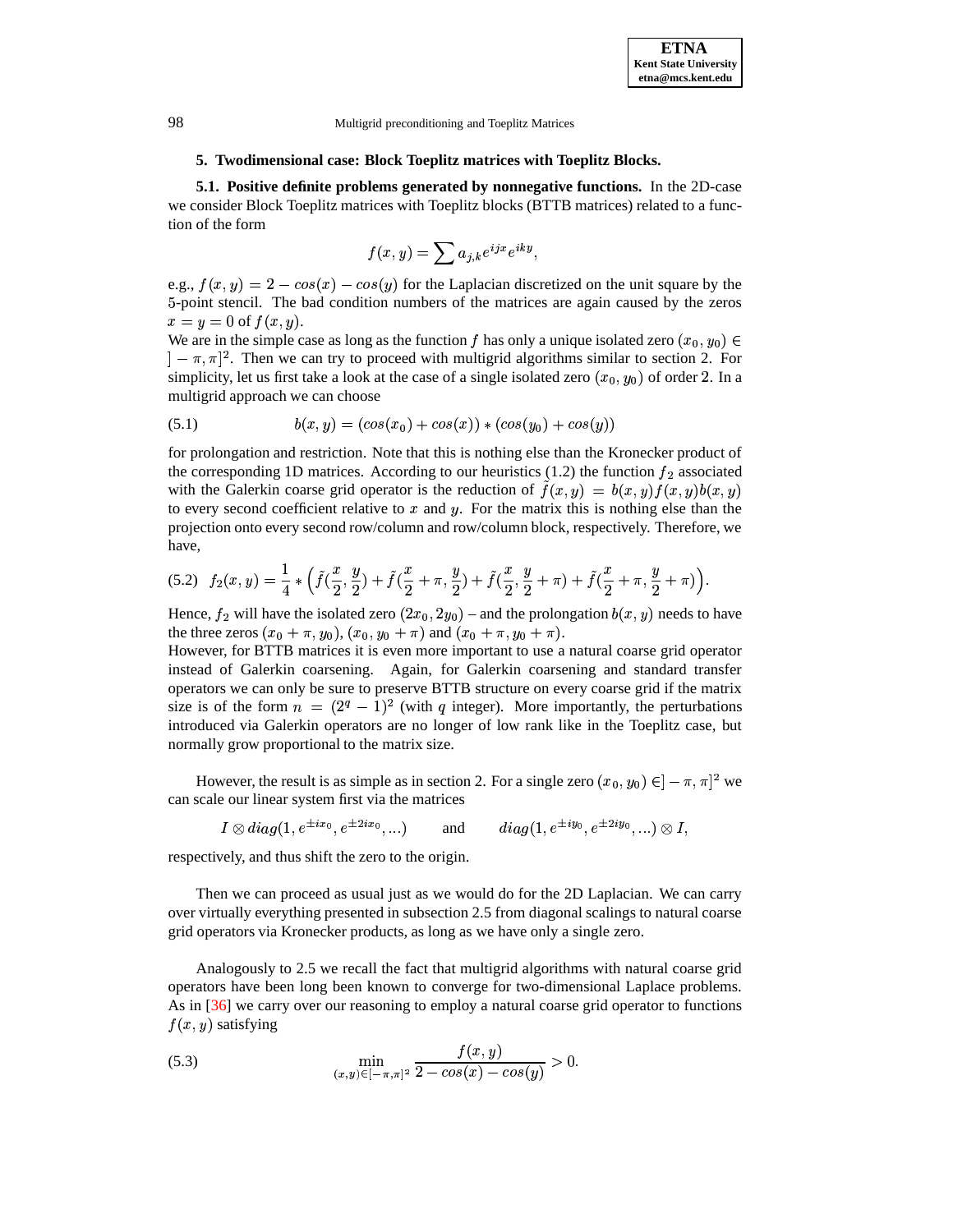Note that (5.3) certainly includes non-separable generating functions, as e.g.,  $f(x, y) = 20$  –  $8 * cos(x) - 8 * cos(y) - 4 * cos(x) * cos(y)$ , which corresponds to a 9-point discretization of the Laplacian on the unit square. However, we shall only give numerical results for separable problems in the following table. There we list iteration counts for W-cycle solvers with natural coarse grid operators for separable BTTB problems related to generating functions from Example 3. In all experiments reported in this section the coarsest level representation is a  $2^4 \times 2^4$ -matrix.

| number of unknowns                  | $16 * 16$ | $ 32 * 32 $ |    | $64 * 64$   $128 * 128$ | 256 $*$ 256 |
|-------------------------------------|-----------|-------------|----|-------------------------|-------------|
| $g_1(x,y) = x^2 + y^2$              | 14        |             | 14 |                         | 14          |
| $g_2(x,y) = x^2 + (y/4) * sin(y/2)$ | 23        |             | 24 |                         | 24          |
| $g_3(x,y) =  x  +  y $              |           |             |    |                         |             |
| $g_4(x,y) =  x/\pi  +  sin(y/2) $   |           |             |    |                         | 10          |
| $g_5(x,y) = x^2 +  y $              | 15        |             | 15 |                         |             |

Table 9. Iteration numbers for W-cycle solvers for BTTB systems related to the matrices from Example 3.

Again, our multigrid algorithms give efficient solvers of optimal computational complexity  $O(n \log n)$ . Note that for  $g_1$  and  $g_2$  we deal with a zero of order 2 and – as in the Laplace case – we scale the residuals with the factor 4, whereas for  $g_3$  and  $g_4$  the appropriate scaling factor is 2 since we are dealing with a zero of order 1. As for  $g_5$  we assign the order 1.5 to the zero and scale the defects with the factor  $2^{1.5} = 2\sqrt{2}$ . the zero and scale the defects with the factor  $2^{1.5} = 2\sqrt{2}$ .

However, our approach runs into trouble as soon as there is more than a single zero of finite order. According to (5.1) and (3.2) we would need to build prolongations  $b(x, y)$  incorporating all the zeros. However, this forces us to build prolongations which are much too dense. For example, for BTTB matrices belonging to the function  $f(x, y) = 2 - cos(2x) - cos(2y)$ , we would – in view of  $(5.1)$  – need to work with prolongations involving 8 "elementary" factors corresponding to the 4 zeros  $(0,0), (0,\pi), (\pi,0), (\pi,\pi)$ . This does not lead to computationally feasible algorithms.

**5.2. An algorithm for restoring images subject to atmospheric turbulence blur.** The algorithms from section 4 carry over simply to practical (i.e. two-dimensional) image deblurring problems. There we are dealing with a Gaussian blur again, i.e., we need to solve an integral equation of the first kind of the form

(5.4) 
$$
\mathcal{K}u(x,y) = \int_{\Omega} k(x-x',y-y')u(x',y')dx'dy',
$$

with a convolution kernel  $k(x, y) = exp(-(x^2 + y^2)/\sigma^2)$ , with  $\sigma \in ]0,1[$  on the square  $\Omega = [-p, p]^2$ . This kernel models atmospheric turbulence blur and it is used in practice, e.g., for the restoration of satellite images.

Analogously to section 4, we discretize via midpoint quadrature and end up with a positive definite BTTB matrix K connected to a "single zero of infinite order" at  $x_0 = (\pi, \pi)$ . Then we can do Tikhonov regularization with respect to the  $L_2$ -norm and need to solve a linear system of the form  $L = K + \lambda * I$ .

In any event, as for the mathematical theory concerning regularization and the multigrid method of the second kind, the treatment of the two-dimensional convolution operator (5.4)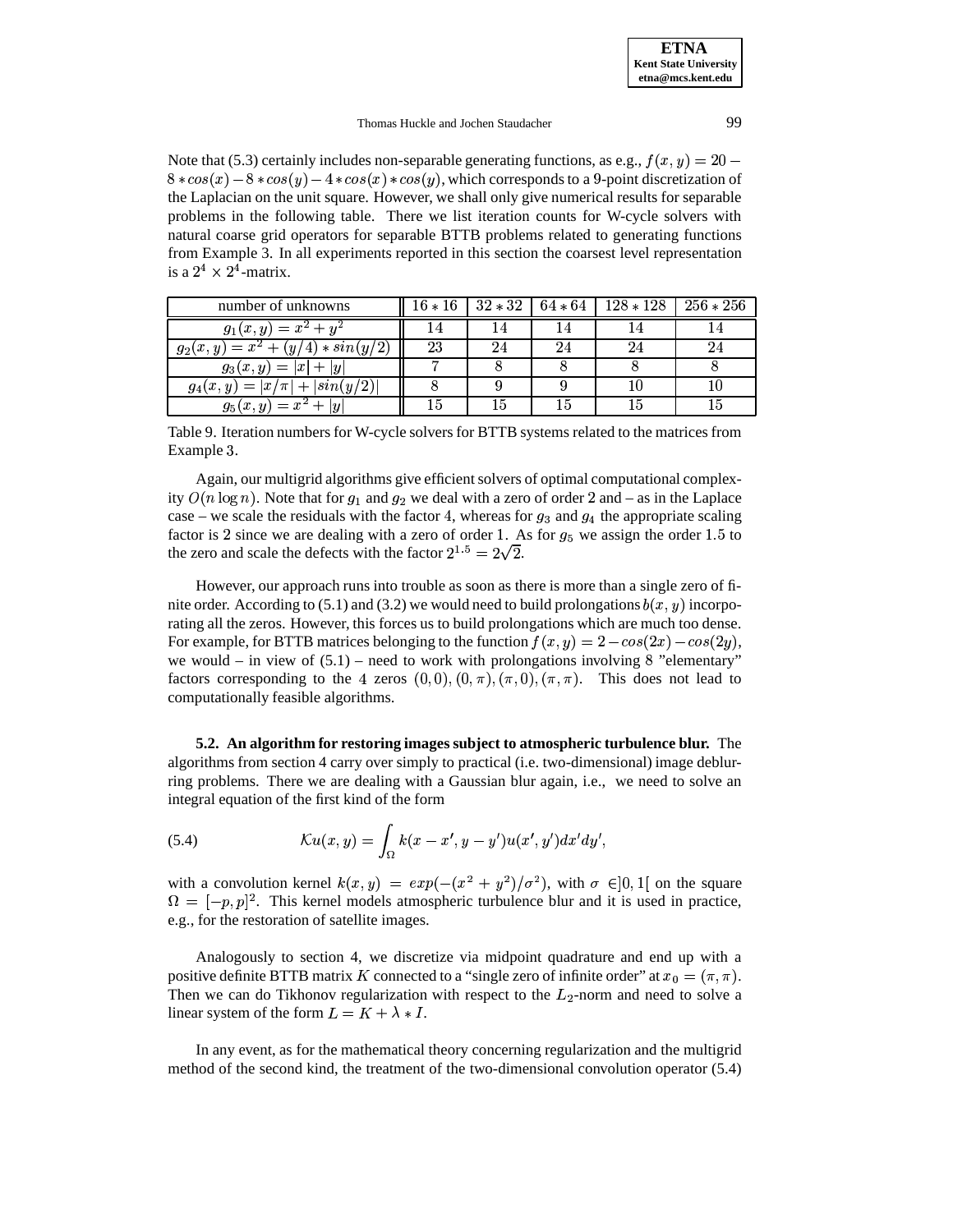does not differ at all from the one-dimensional case. Asin section 4 we can build efficient multigrid algorithms by employing conjugate gradients with either the BCCB preconditioner by T. Chan and J. Olkin [\[11\]](#page-23-20) or the Block circulant extension preconditioner by Hanke and Nagy [\[23\]](#page-23-21) as a smoother. Note that this idea can only lead to a practical  $O(n \log n)$  image deblurring algorithm if we get our coarse grid operators via rediscretization. In particular, observe that the Block circulant extension preconditioner is only defined for BTTB matrices.

In our numerical tests we are dealing with a discretization of the two-dimensional deblurring operator (5.4) on  $\Omega = [-1, 1]^2$ . Again, our W-cycle solvers employ two PCG steps for pre-smoothing and no post-smoothing.

This time more different variants are to be considered than in the 1D case. Within our multigrid algorithms we wish to test two different restrictions and two different BCCB preconditioners inside our PCG smoother. Like in subsection 6.2.4 "triv" will indicate that we use trivial injection for restriction whereas "lin" identifies the full weighting operator. As the BCCB preconditioner by T. Chan and J. Olkin [\[11\]](#page-23-20) minimizes the Frobenius norm we indicate it by "FR-CI" whereas "EX-CI" stands for the block circulant extension preconditioner. Analogously, "FR-CI-CG" and "EX-CI-CG" identifty BCCB-preconditioned conjugate gradient methods as stand-alone solvers.

The following tables list the iteration counts for our W-cycle solvers with natural coarse grid operators for the choice  $\sigma = 0.05$  in (5.4) and for the two regularization parameters  $\lambda = 1e - 4$  and  $\lambda = 1e - 5$ . The linear systems are of the form (4.2), i.e. we use  $L_2$ -based Tikhonov regularization.

| number of unknowns | $64 * 64$ |    |    |    | $128 * 128$   $256 * 256$   $512 * 512$   $1024 * 1024$ |
|--------------------|-----------|----|----|----|---------------------------------------------------------|
| MG (FR-CI, triv)   |           |    |    |    |                                                         |
| MG (FR-CI, lin)    | 20        | 12 |    |    |                                                         |
| FR-CI-CG           |           | 25 | 25 | 25 | 25                                                      |
| MG (EX-CI, triv)   |           |    |    |    |                                                         |
| $MG$ (EX-CI, lin)  |           |    |    |    |                                                         |
| EX-CI-CG           |           |    |    |    |                                                         |

| number of unknowns   | $64 * 64$ | $128 * 128$ |    |    | $256 * 256$   $512 * 512$   $1024 * 1024$ |
|----------------------|-----------|-------------|----|----|-------------------------------------------|
| MG (FR-CI, triv)     | 42        | 32          |    | 14 |                                           |
| MG (FR-CI, lin)      | 68        | 30          | 20 | 24 | 21                                        |
| FR-CI-CG             | 39        | 41          | 44 | 43 | 44                                        |
| MG (EX-CI, triv)     | 22        | 23          | 18 | 13 |                                           |
| $MG$ (EX-CI, $lin$ ) |           | 16          |    | 19 |                                           |
| EX-CI-CG             | 37        | 40          |    | 42 | 42                                        |

Table 10a. Iteration counts for 2D deblurring problem (5.4) with  $\lambda = 1e - 4$ .

Table 10b. Iteration counts for 2D deblurring problem (5.4) with  $\lambda = 1e - 5$ .

From the above tables we can observe the typical convergence behaviour of the multigrid method of the second kind. For fixed regularization parameter  $\lambda$  iteration counts decrease for larger matrix sizes. Again, our multigrid algorithms can also handle very small regularization parameters  $\lambda$ .

Furthermore, we also observe that trivial injection for restriction does a better job than full weighting. However, the differences are a little less striking than in the one-dimensional case. We also confirm the observation by Vogel (see  $[38]$ , ch. 5) that the Block circulant extension preconditioner usually leads to slightly faster convergence than the optimal BCCB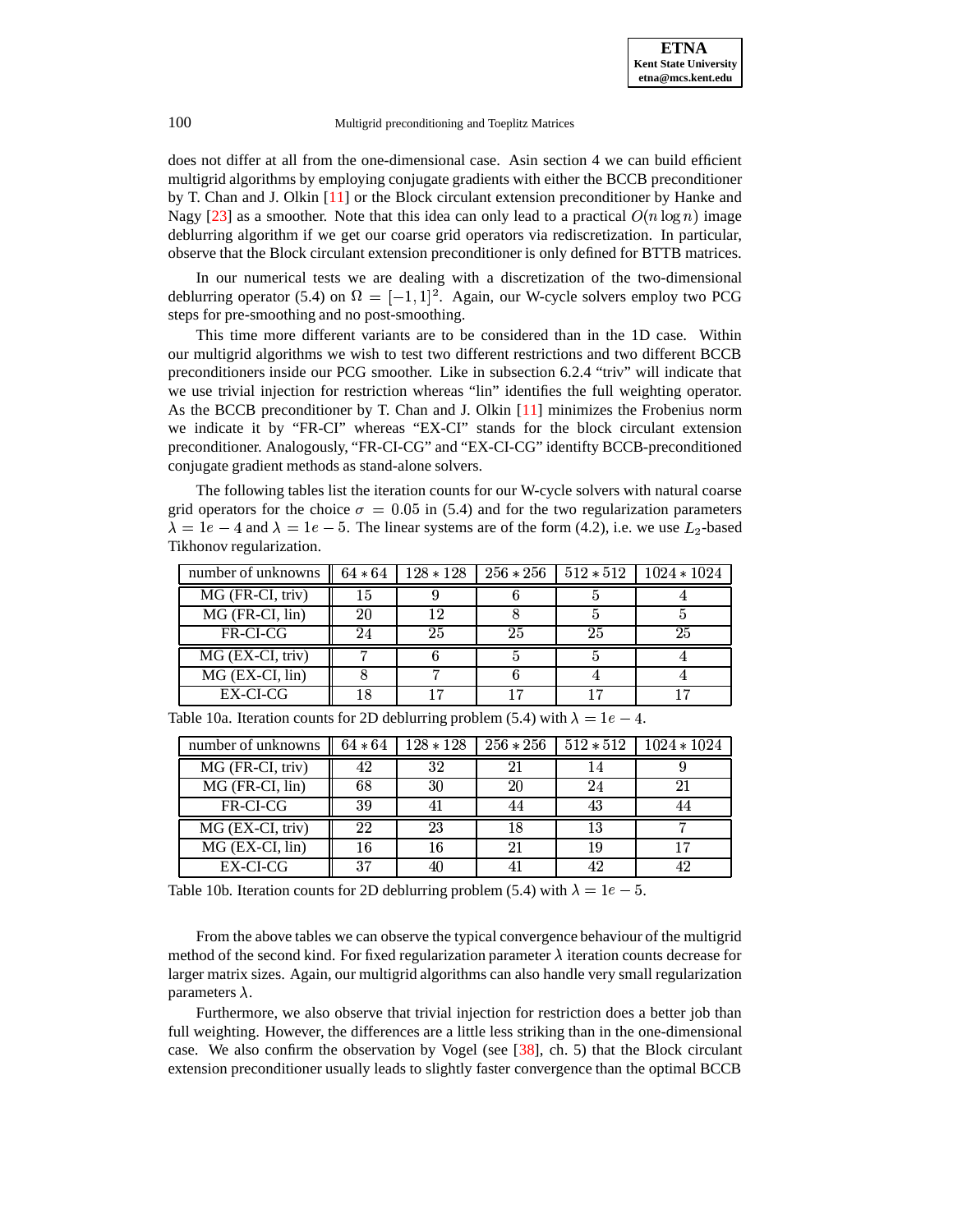preconditioner from [\[11\]](#page-23-20). Due to its faster convergence it also gives the better smoother.

**5.3. Indefinite Problems.** The situation gets much more complicated if the condition  $f(x, y) = 0$  has a whole curve  $(x(t), y(t))$  as solution. Certainly, we can no longer "shift" the curve of zeros to the origin by scaling. For the Multigrid prolongation in view of (1.3) we need a function with zeros at  $(x(t) + \pi, y(t))$ ,  $(x(t), y(t) + \pi)$ , and  $(x(t) + \pi, y(t) + \pi)$ . We can build such a function by setting

$$
b(x,y) = f(x + \pi, y) * f(x, y + \pi) * f(x + \pi, y + \pi).
$$

Again, the disadvantage of this approach is that the resulting matrices connected to  $f_2(x, y)$ are getting more and more dense – and we cannot expect to obtain a practical algorithm.

Let us take a look at shifted Laplacians with the underlying function of the form

$$
f(x,y) = 2 - \alpha - \cos(x) - \cos(y).
$$

For small  $\alpha$  the curve described by  $f(x(t), y(t)) = 0$  is nearly the circle around the origin with radius  $\sqrt{2\alpha}$ .

Asymptotically the eigenvalues of the BTTB matrix are given by (see e.g. [\[30\]](#page-24-0))

$$
f(x_j, y_j) = 2 - \alpha - \cos(\frac{\pi j}{n+1}) - \cos(\frac{\pi k}{n+1}) \approx \frac{\pi^2 (j^2 + k^2)}{(n+1)^2} - \alpha \ , \ j, k = 1, ..., n .
$$

As we are dealing with shifted 2D-Laplacians our matrices can be diagonalized by the 2D-Sine Transform matrix with  $S_1 = \sqrt{\frac{2}{n+1}} (\sin(\pi jk/(n+1)))_{j,k=1}^n$ ,  $S_2 = S_1 \otimes S_1$ , and

$$
S_2 BT\ S_2 = diag(\lambda_j + \lambda_k - \alpha),
$$

where  $\lambda_j$  are the eigenvalues of the 1D-Laplacian. Hence, the eigenvalues are exactly given by

$$
f(x_j, y_j) = 2 - \alpha - \cos(\frac{\pi j}{n+1}) - \cos(\frac{\pi k}{n+1}) \quad , \ \ j, k = 1, ..., n,
$$

and the eigenvectors related to the near-zero eigenvalues are of the form

$$
\sin(\pi j m/(n+1))_{m=1}^n \otimes \sin(\pi k m/(n+1))_{m=1}^n,
$$

with

(5.5) 
$$
j^2 + k^2 \approx \alpha (n+1)^2 / \pi^2.
$$

Hence we have to design a method that can deal with the error components in these directions. For the same problem a very sophisticated and highly promising algorithm that is related to this idea has been introduced by Brandt and Livshits based on a totally different approach [\[3\]](#page-23-9). There, more than one coarse grid is employed in order to resolve the problematic error components.

Finally, we wish to emphasize that the above indefinite model problem should not be viewed as a Helmholtz problem. Helmholtz equations usually model scattering phenomena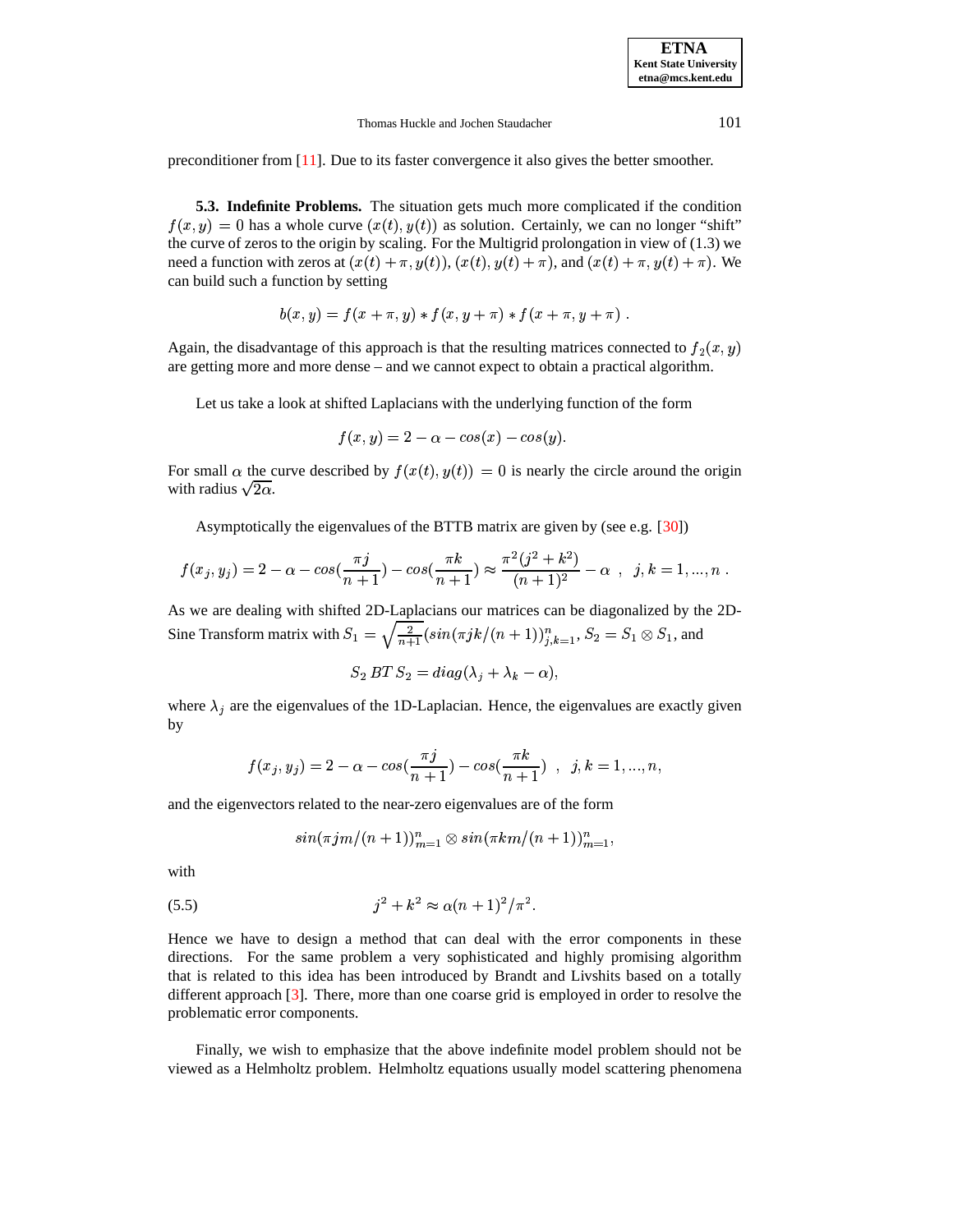



 $FIG. 5.1. \textit{Curve } f(x, y) = 0 \textit{ and approximate circle}$ 

on an exterior domain and the system matrices can never be expected to have Toeplitz structure. Furthermore, absorbing boundary conditions have to be introduced which turn the system complex-symmetric. For a state of the art algorithm for multigrid for Helmholtz problems that is also applicable to the non-constant coefficient case, we refer to recent work by Elman, Ernst and O'Leary [\[13\]](#page-23-22), [\[14\]](#page-23-23).

In Figure 5.1 we display the  $(j, k)$ -grid (5.5) with the curve  $f(x, y) = 0$  and the approximating circle in the  $(x, y)$ -plane. Figure 5.2 shows the exact eigenvalues of the matrix on the mesh in the positive  $(x, y)$ -quadrant and the curve with  $f(x, y) = 0$ . The mesh also models the surface described by the function  $f$ .

**6. Outlook and conclusions.** We have proposed new multigrid algorithms with natural coarse grid operators for Toeplitz matrices generated by nonnegative functions with a finite number of isolated equidistant zeros of finite order in the interval  $] - \pi, \pi]$ . That way we can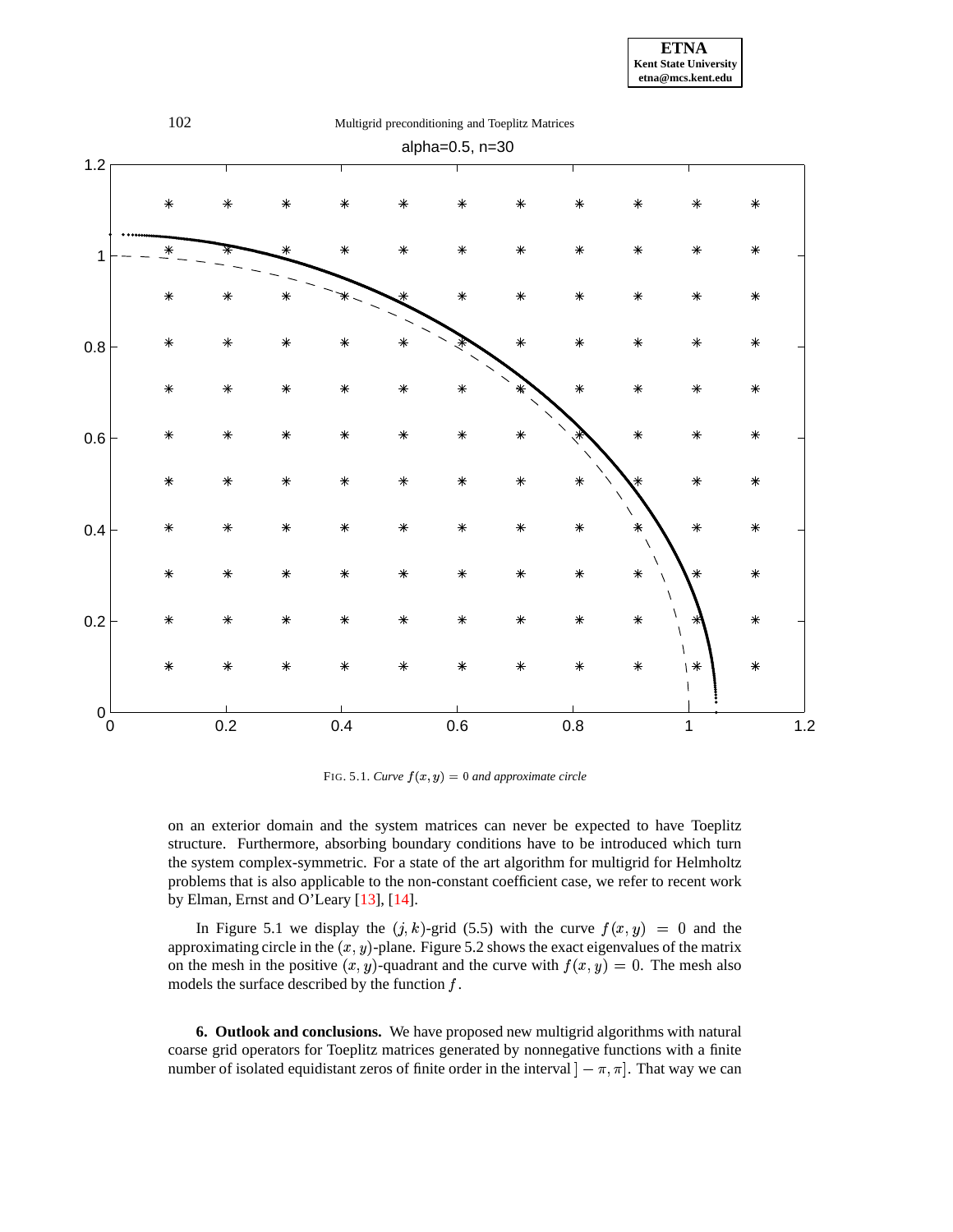**ETNA Kent State University etna@mcs.kent.edu**



 $FIG. 5.2.$  *Function*  $f(x, y)$ *, mesh points as eigenvalues* 

overcome the problem that usually Toeplitz structure is lost on the coarse levels if Galerkin coarsening is employed. The numerical experiments show clearly that these algorithms lead to optimal  $O(n \log n)$  solvers. In the future we will try to give rigorous proofs of convergence for our algorithms. However, this comes out to be very difficult even in the two-grid case, since we are no longer using a Galerkin coarse grid operator, the seminal result of Ruge and Stüben  $(28)$ , p. 89) is no longer at our disposal.

In section 4 we have extended our ideas to Fredholm integral equations with a kernel of convolution type. By employing preconditioned conjugate gradients for smoothing, we have been able to extend the multigrid method of the second kind for the case that the parameter  $\lambda$  is very small. This idea certainly deserves further attention and we plan to investigate also on general Fredholm integral equations not necessarily related to convolution kernel.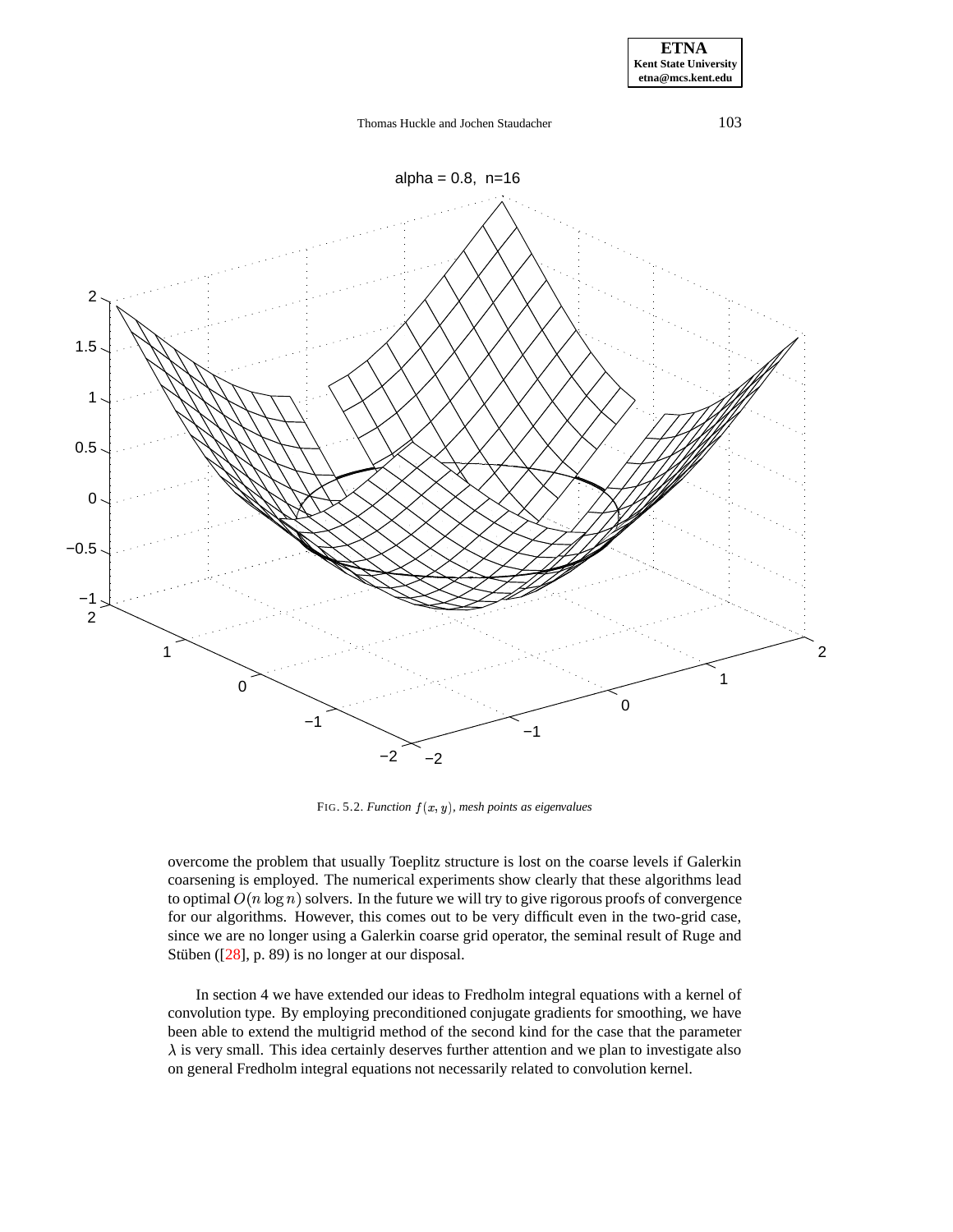Finally, we have carried over our ideas to symmetric BTTB matrices. If the matrix is related to a function with a single isolated zero  $x_0 \in (-\pi, \pi]^2$ , then usually the methods presented here are applicable. In particular, the need to use a natural coarse grid operator is even more prominent. Natural coarse grid operators also help to develop feasible multigrid algorithms with semi-iterative smoothing for image deblurring problems. However, if the function has a nontrivial curve of zeros then more advanced algorithms, possibly employing more than one coarse grid, need to be developed.

**Acknowledgments.** The authors wish to thank the referees whose suggestions helped to improve the paper significantly.

#### **REFERENCES**

- <span id="page-23-10"></span><span id="page-23-2"></span>[1] J. BRAMBLE, J. PASCIAK AND J. XU, *Parallel multilevel preconditioners*, Math. Comp., 55 (1990), pp. 1-22.
- <span id="page-23-9"></span>[2] A. BRANDT, *Multilevel adaptive solution to boundary value problems*, Math. Comp., 51 (1977), pp. 389-414. [3] A. BRANDT AND I. LIVSHITS, *Wave-ray Multigrid Method for Standing Wave Equations*, Electron. Trans. Numer. Anal., 6 (1997), pp. 162-181.
	- tna.mcs.kent.edu/vol.6.1997/pp162-181.dir/pp162-181.pdf
- <span id="page-23-13"></span><span id="page-23-1"></span>[4] W. BRIGGS, *A Multigrid Tutorial*, SIAM, 1987.
- <span id="page-23-14"></span>[5] R. CHAN AND M. NG, *Conjugate Gradient Methods for Toeplitz Systems*, SIAM Rev., 38 (1996), pp. 427- 482.
- <span id="page-23-7"></span>[6] R. CHAN AND M. NG, *Scientific Applications of Iterative Toeplitz Solvers*, Calcolo, 33 (1996), pp. 249-267.
- [7] R. CHAN, T. CHAN AND J. WAN, *Multigrid for Differential-Convolution Problems Arising from Image Processing*, in Proceedings of the Workshop on Scientific Computing, G. Golub, S.H. Lui, F. Luk and R. Plemmons, eds., Springer, 1999, pp. 58-72.
- <span id="page-23-17"></span>[8] R. CHAN, T. CHAN AND C. WONG, *Cosine Transform Based Preconditioners for Total Variation Deblurring*, IEEE Trans. Image Proc., 8 (1999), pp. 1472-1478.
- <span id="page-23-6"></span>[9] R. CHAN, Q. CHANG AND H. SUN, *Multigrid method for Ill-conditioned Symmetric Toeplitz Systems*, SIAM J. Sci. Comput., 19 (1998), pp. 516-529.
- <span id="page-23-12"></span>[10] T. CHAN, *An Optimal Circulant Preconditioner for Toeplitz Systems*, SIAM J. Sci. Statist. Comput., 9 (1988), pp. 766-771.
- <span id="page-23-20"></span>[11] T. CHAN AND J. OLKIN, *Circulant preconditioners for Toeplitz-block matrices*, Numer. Algorithms, 6 (1994), pp. 89-101.
- <span id="page-23-19"></span>[12] T. CHAN, E. CHOW, Y, SAAD, M. YEUNG, *Preserving symmetry in preconditioned Krylov subspace methods*, SIAM J. Sci. Comput., 20 (1999), pp. 568-581.
- <span id="page-23-22"></span>[13] H. ELMAN AND O. ERNST, *Numerical experiences with a Krylov-enhanced multigrid solver for exterior Helmholtz problems*, in Mathematical and numerical aspects of wave propagation (Santiago de Compostela, 2000), SIAM, 2000, pp. 797–801.
- <span id="page-23-23"></span>[14] H. ELMAN, O. ERNST AND D. O'LEARY, *A multigrid method enhanced by Krylov subspace iteration for discrete Helmholtz equations*, SIAM J. Sci. Comput., 23 (2001), pp. 1290-1314.
- <span id="page-23-16"></span>[15] H. ENGL, M. HANKE AND A. NEUBAUER, *Regularization of Inverse Problems*, Kluwer Academic Publishers, 1996.
- <span id="page-23-4"></span><span id="page-23-3"></span>[16] G. FIORENTINO AND S. SERRA, *Multigrid methods for Toeplitz matrices*, Calcolo, 28 (1992), pp. 283-305.
- [17] G. FIORENTINO AND S. SERRA, *Multigrid methods for symmetric positive definite block Toeplitz matrices with nonnegative generating functions*, SIAM J. Sci. Comput., 17 (1996), pp. 1068-1081.
- <span id="page-23-5"></span>[18] G. FIORENTINO AND S. SERRA, *Multigrid methods for indefinite symmetric Toeplitz matrices*, Calcolo, 33 (1996), pp. 223–236.
- <span id="page-23-15"></span><span id="page-23-0"></span>[19] R. GONZALEZ AND R. WOODS, *Digital Image Processing*, Addison-Wesley, 1992.
- <span id="page-23-11"></span>[20] A. GREENBAUM, *Iterative Methods for Solving Linear Systems*, SIAM, 1997.
- <span id="page-23-8"></span>[21] U. GRENANDER AND G. SZEGO¨, *Toeplitz Forms and Their Applications*, Second Edition, Chelsea, 1984.
- <span id="page-23-21"></span>[22] W. HACKBUSCH, *Multigrid Methods and Applications*, Springer, 1985.
- [23] M. HANKE AND J. NAGY, *Toeplitz approximate inverse preconditioner for banded Toeplitz matrices*, Numer. Algorithms, 7 (1994), pp. 183-199.
- <span id="page-23-18"></span>[24] P. HEMKER AND H. SCHIPPERS, *Multiple grid methods for the solution of Fredholm integral equations of the second kind*, Math. Comp., 36 (1981), pp. 215–232.